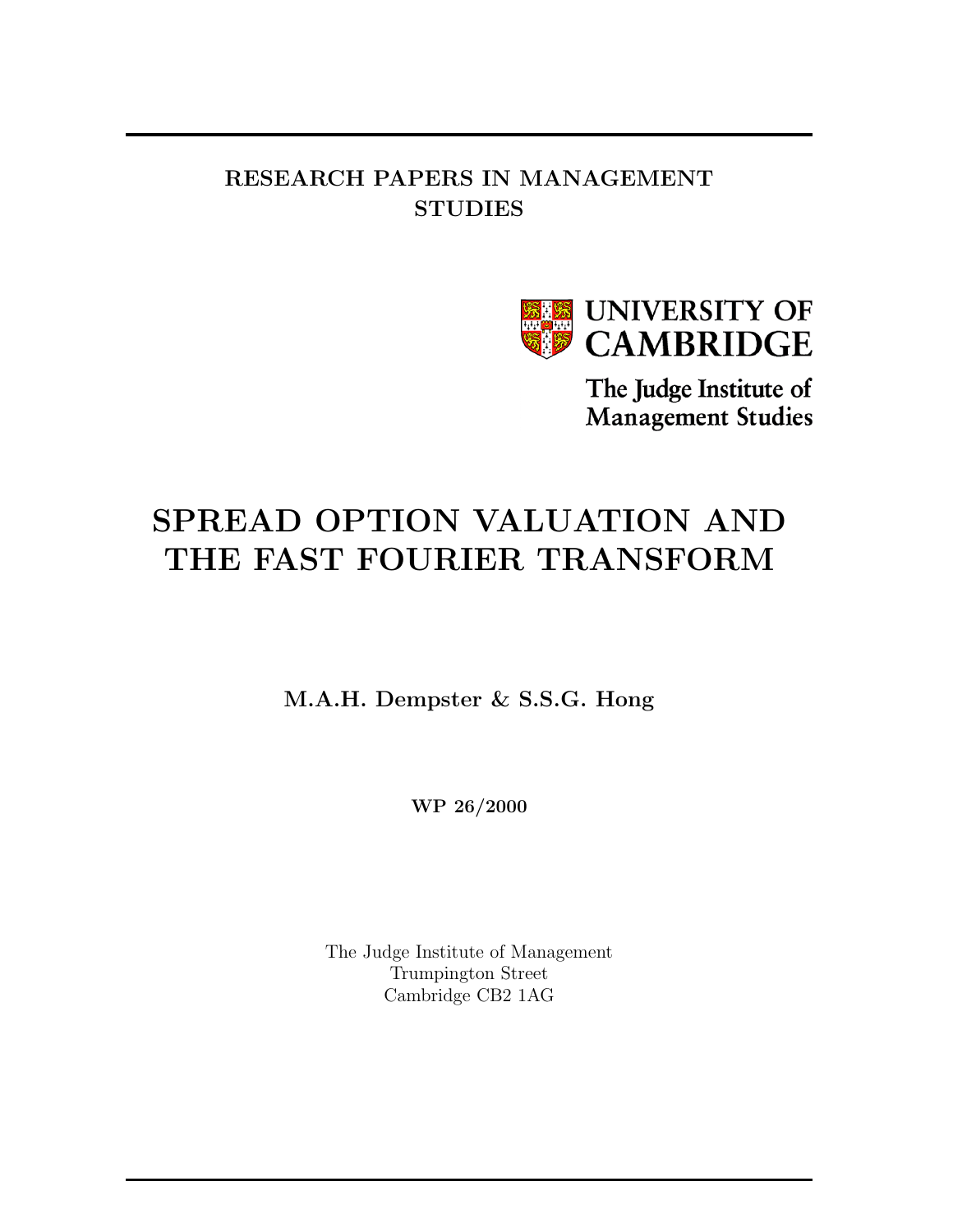These papers are produced by the Judge Institute of Management Studies, University of Cambridge.

The papers are circulated for discussion purposes only and thoer contents should be considered preliminary. Not to be quoted without the author's permission.

## SPREAD OPTION VALUATION AND THE FAST FOURIER TRANSFORM

M.A.H. DEMPSTER and S.S.G. HONG Centre for Financial Research Judge Institute of Management Studies University of Cambridge Email: mahd2@cam.ac.uk & gh10006@hermes.cam.ac.uk

Please address enquiries about the Judge Institute Working Paper Series to:

Publications Secretary Judge Institute of Management Trumpington Street Cambridge CB2 1AG Tel: 01223 339636 Fax: 01223 339701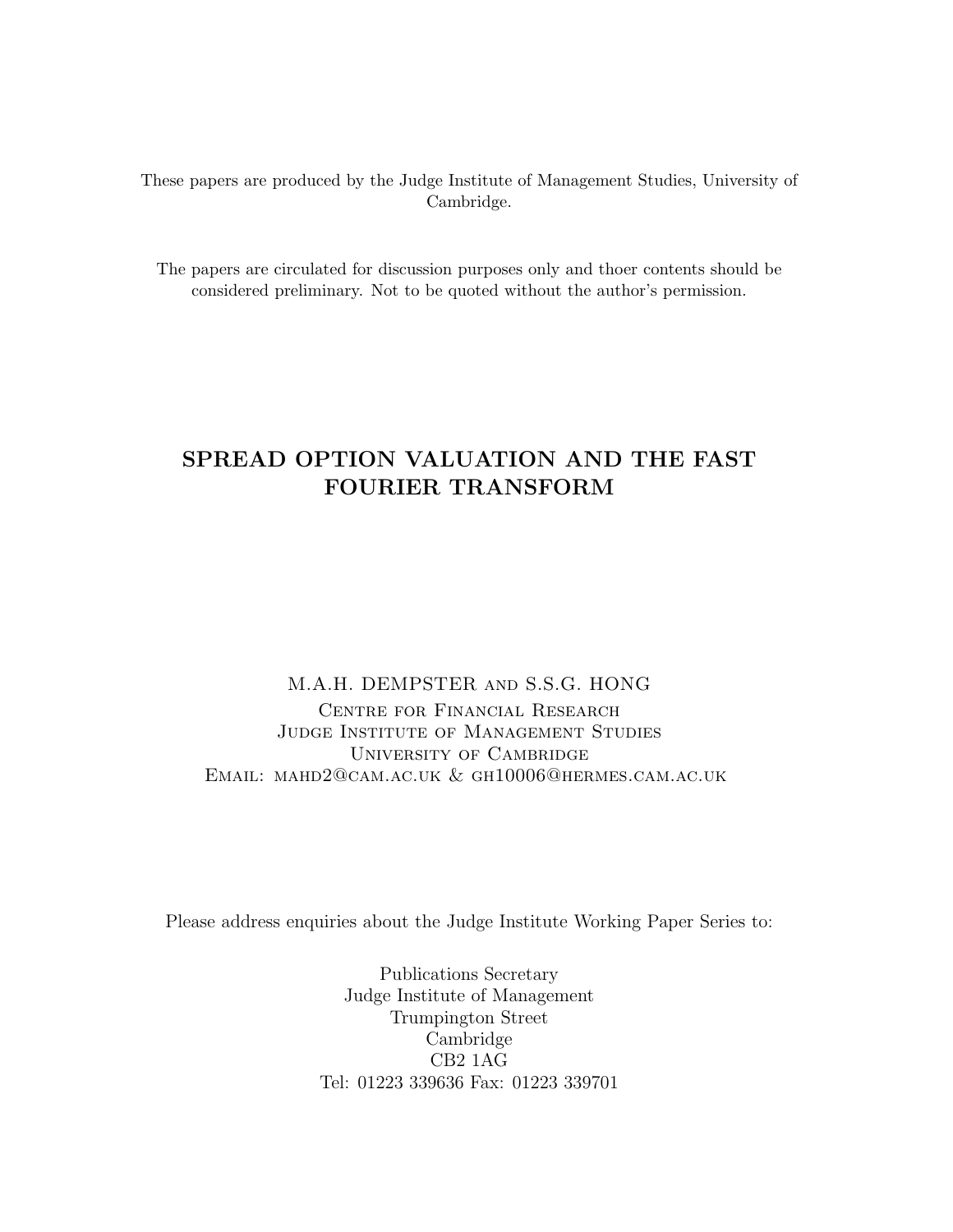## Spread Option Valuation and the Fast Fourier Transform

#### M.A.H. DEMPSTER and S.S.G. HONG

Centre for Financial Research Judge Institute of Management Studies University of Cambridge Email: mahd2@cam.ac.uk & gh10006@hermes.cam.ac.uk

July 2000

#### Abstract

We investigate a method for pricing the generic spread option beyond the classical two-factor Black-Scholes framework by extending the fast Fourier Transform technique introduced by Carr & Madan (1999) to a multi-factor setting. The method is applicable to models in which the joint characteristic function of the underlying assets forming the spread is known analytically. This enables us to incorporate stochasticity in the volatility and correlation structure – a focus of concern for energy option traders – by introducing additional factors within an affine jump-diffusion framework. Furthermore, computational time does not increase significantly as additional random factors are introduced, since the fast Fourier Transform remains two dimensional in terms of the two prices defining the spread. This yields considerable advantage over Monte Carlo and PDE methods and numerical results are presented to this effect.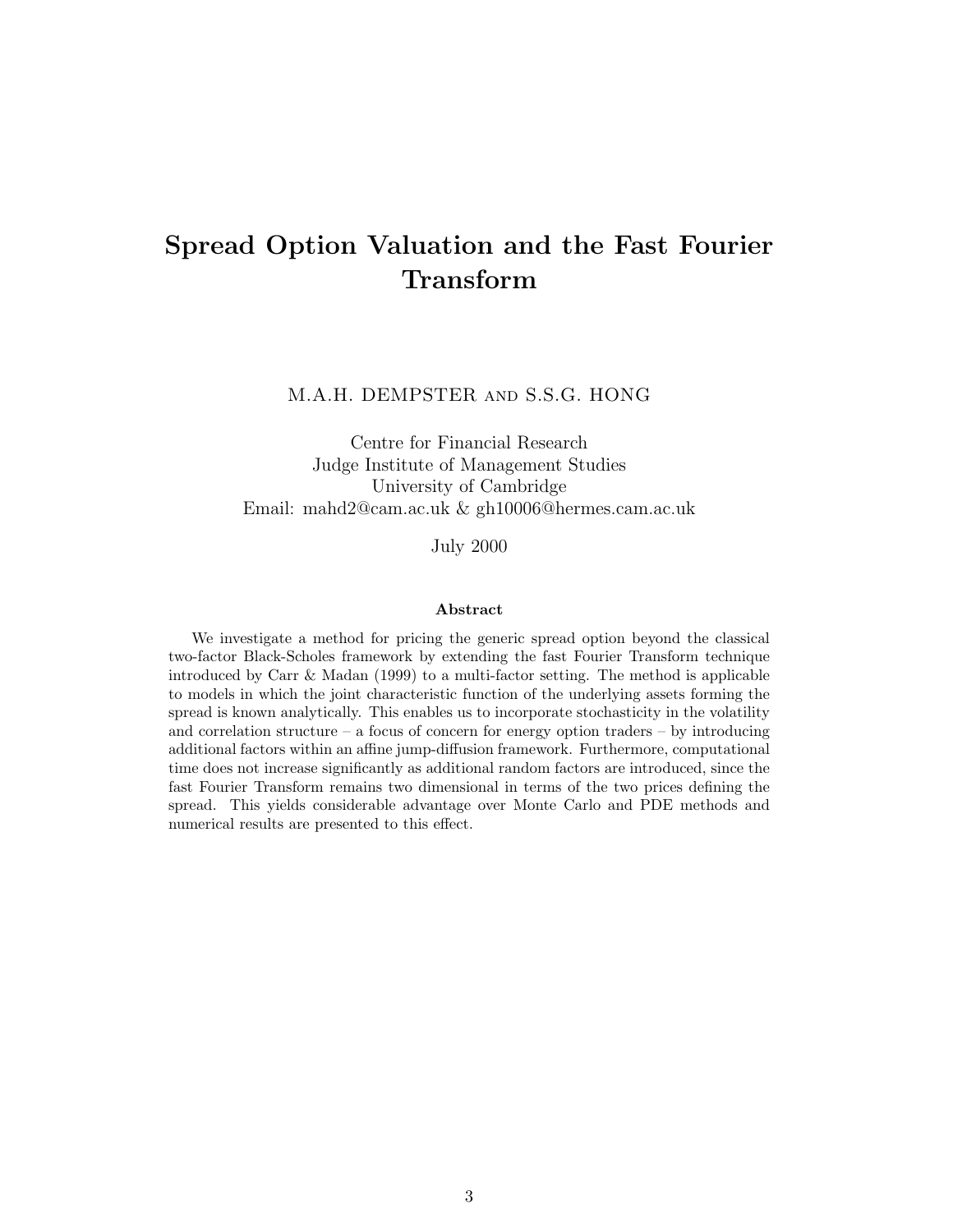### 1 Introduction

Spread Options are derivatives with terminal payoffs of the form:  $[(S_1(T) - S_2(T)) - K]_+,$ where the two underlying processes  $S_1, S_2$  forming the spread could refer to asset or futures prices, equity indices or (defaultable) bond yields. There is a wide variety of such options traded across different sectors of the financial markets; for example, the crack spread and crush spread options in the commodity markets [16, 22], credit spread options in the fixed income markets, index spread options in the equity markets [10] and the spark (electricity/fuel) spread options in the energy markets [9, 18]. They are also applied extensively in the area of real options [23] for both asset valuations and hedging a firm's production exposures. Despite their wide applicability and crucial role in managing the so-called basis risk, hedging and pricing of this class of options remain difficult and no consensus on a theoretical framework has emerged.

The main obstacle to a "clean" pricing methodology lies in the lack of knowledge about the distribution of the difference between two non-trivially correlated stochastic processes: the more variety we inject into the correlation structure, the less we know about the stochastic dynamics of the spread. At one extreme, we have the *arithmetic Brownian motion* model in which  $S_1, S_2$  are simply two Brownian motions with constant correlation [19]. The spread in this case is also a Brownian motion and an analytic solution for the spread option is thus available. This, however, is clearly an unrealistic model as it, among other things, permits negative values in the two underlying prices/rates. An alternative approach to modelling the spread directly as a *geometric Brownian motion* has also proven inadequate as it ignores the intrinsic multi-factor structure in the correlation between the spread and the underlying prices and can lead to severe misspecification of the option value when markets are volatile [13].

Going one step further we can model the individual prices as geometric Brownian motions in the spirit of Black and Scholes and assume that the two driving Brownian motions have a constant correlation [17, 20, 22]. The resulting spread, distributed as the difference of two lognormal random variables, does not possess an analytical expression for its density, preventing us from deriving a closed form solution to the pricing problem. We can however invoke a conditioning technique which reduces the two dimensional integral for computing the expectation under the martingale measure to a one dimensional integral, thanks to a special property of the normal distribution: conditional on a correlated random variable a normal random variable remains normally distributed.

As we develop a stochastic term structure for volatilities and correlations of the underlying processes, we move out of the Gaussian world and the conditioning technique no longer applies. Furthermore, a realistic model for asset prices often requires more than two factors; for example, in the energy market, random jumps are essential in capturing the true dynamics of electricity or oil prices, and in the equity markets, stochastic volatilities are needed. Interest rate models such as the CIR or affine jump-diffusion models [11] frequently assume more than two factors and non-Gaussian dynamics for the underlying yields. However, the computational times using existing numerical techniques such as Monte Carlo or PDE methods increase dramatically as diffusion models take these issues into account.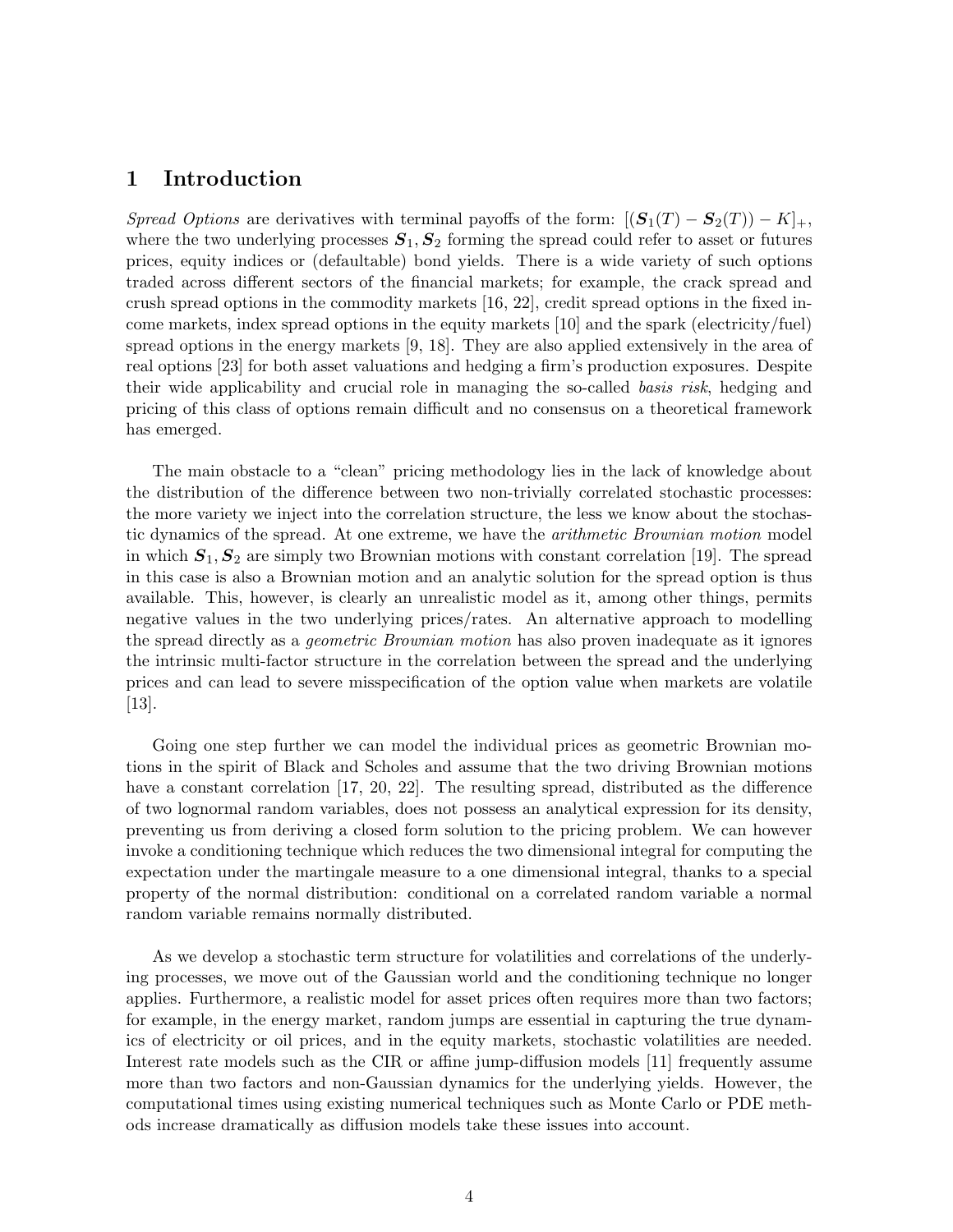In this paper we propose a new method for pricing spread options valid for the class of models which have analytic characteristic functions for the underlying asset prices or market rates. This includes the Variance Gamma (VG) model [15], the inverse Gaussian model [3] and numerous stochastic volatility and stochastic interest rates models in the general affine jump-diffusion family [1, 4, 6, 14, 21]. The method extends the fast Fourier transform approach of Carr & Madan [5] to a multi-factor setting, and is applicable to options with a payoff more complex than a piecewise-linear structure. The main idea is to integrate the option payoff over approximate regions bounding the non-trivial exercise region, analogous to the method of integrating a real function by Riemann sums. As for the Riemann integral, this gives close upper and lower bounds for the spread option price which tend to the true value as we refine the discretisation.

The FFT approach is superior to existing techniques in the sense that changing the underlying diffusion models only amounts to changing the characteristic function and therefore does not alter the computational time significantly. In particular, one can introduce factors such as stochastic volatilities, stochastic interest rates and random jumps, provided the characteristic function is known, to result in a more realistic description of the market dynamics and a more sophisticated framework for managing the volatility and correlation risks involved.

We give a brief review of the FFT pricing method applied to the valuation of a simple European option on two assets in Section 2. In Section 3 our pricing scheme for a generic spread option is set out in detail. Section 4 describes the underlying models implemented for this paper and presents computational results to illustrate the advantage of the approach and the need for a non-trivial volatility and correlation structure. Section 5 concludes and describes current research directions.

## 2 Review of the FFT Method

To illustrate the application of the fast Fourier Transform technique to the pricing of simple European style options in a multi-factor setting, in this section we derive the value of a correlation option as defined in [2] following the method and notation of [5] in the derivation of a European call on a single asset.

A correlation option is a two-factor analog of an European call option, with a payoff of  $[S_1(T) - K_1]_+ \cdot [S_2(T) - K_2]_+$  at maturity T, where  $S_1, S_2$  are the underlying asset prices. Denoting strikes and asset prices by  $K_1, K_2, S_1, S_2$  and their logarithms by  $k_1, k_2, s_1, s_2$ , our aim is to evaluate the following integral for the option price:

$$
C_T(k_1, k_2) := \mathbb{E}_{\mathbb{Q}} \Big[ e^{-rT} \Big[ \mathbf{S}_1(T) - K_1 \Big]_+ \cdot \Big[ \mathbf{S}_2(T) - K_2 \Big]_+ \Big] \n\equiv \int_{k_1}^{\infty} \int_{k_2}^{\infty} e^{-rT} \Big( e^{s_1} - e^{k_1} \Big) \Big( e^{s_2} - e^{k_2} \Big) q_T(s_1, s_2) ds_2 ds_1 ,
$$
\n(1)

where Q is the risk-neutral measure and  $q_T(\cdot, \cdot)$  the corresponding joint density of  $s_1(T), s_2(T)$ .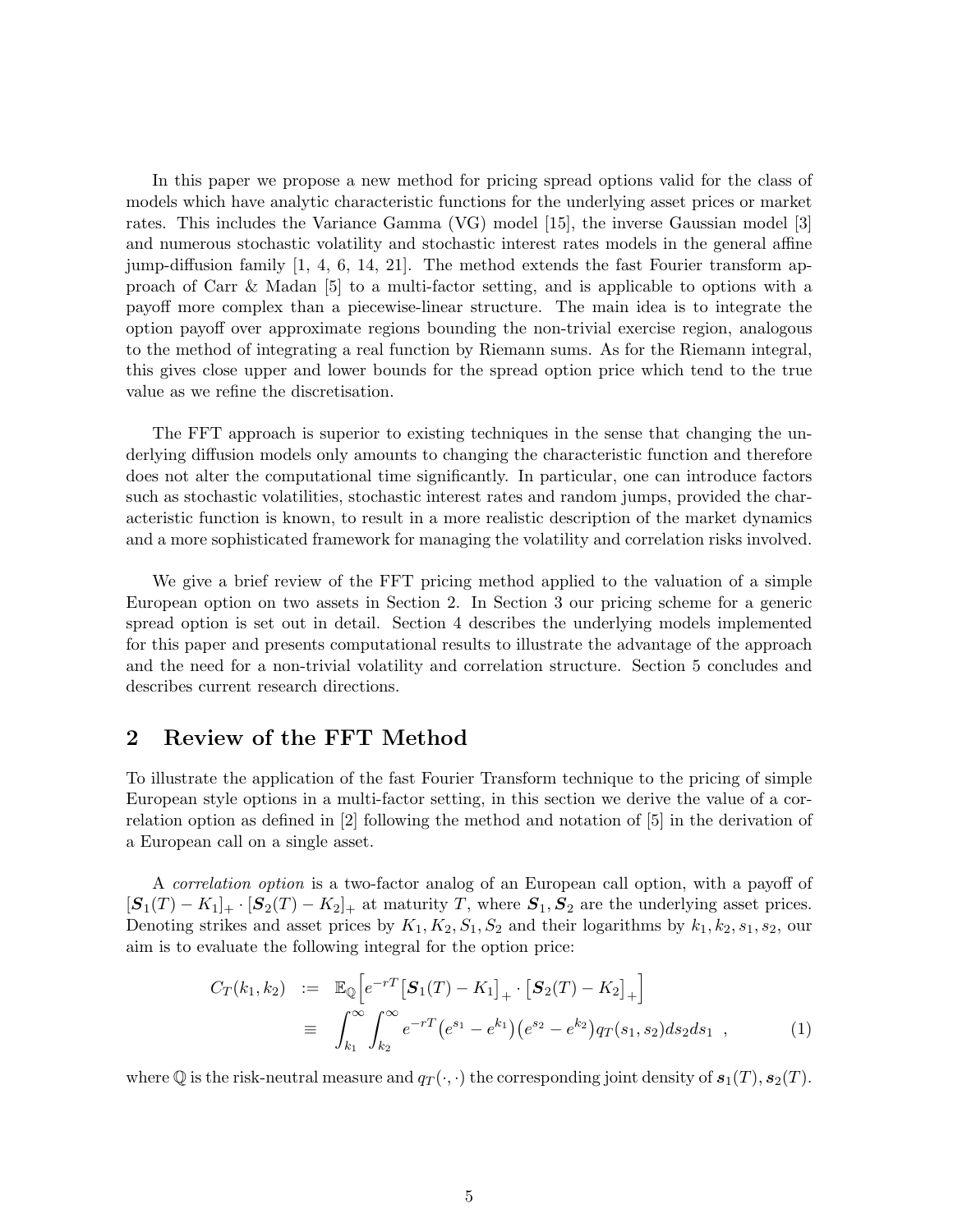The characteristic function of this density is defined by

$$
\begin{array}{rcl}\n\phi(u_1, u_2) & := & \mathbb{E}_{\mathbb{Q}}\big[\exp(iu_1\mathbf{s}_1(T) + iu_2\mathbf{s}_2(T))\big] \\
& = & \int_{-\infty}^{\infty} \int_{-\infty}^{\infty} e^{i(u_1s_1 + u_2s_2)} q_T(s_1, s_2) ds_2 ds_1.\n\end{array}
$$

As in  $[5, 8]$ , we multiply the option price  $(1)$  by an exponentially decaying term so that it is square-integrable in  $k_1, k_2$  over the negative axes:

$$
c_T(k_1, k_2) := e^{\alpha_1 k_1 + \alpha_2 k_2} C_T(k_1, k_2) \quad \alpha_1, \alpha_2 > 0.
$$

We now apply a Fourier transform to this modified option price:

$$
\psi_T(v_1, v_2) := \int_{-\infty}^{\infty} \int_{-\infty}^{\infty} e^{i(v_1 k_1 + v_2 k_2)} c_T(k_1, k_2) dk_2 dk_1
$$
  
\n
$$
= \iint_{\mathbb{R}^2} e^{(\alpha_1 + iv_1)k_1 + (\alpha_2 + iv_2)k_2} \int_{k_2}^{\infty} \int_{k_1}^{\infty} e^{-r} (e^{s_1} - e^{k_1}) (e^{s_2} - e^{k_2}) q_T(s_1, s_2) ds_2 ds_1 dk_2 dk_1
$$
  
\n
$$
= \iint_{\mathbb{R}^2} e^{-r} q_T(s_1, s_2) \int_{-\infty}^{s_2} \int_{-\infty}^{s_1} e^{(\alpha_1 + iv_1)k_1 + (\alpha_2 + iv_2)k_2} (e^{s_1} - e^{k_1}) (e^{s_2} - e^{k_2}) dk_2 dk_1 ds_2 ds_1
$$
  
\n
$$
= \iint_{\mathbb{R}^2} \frac{e^{-r} q_T(s_1, s_2) e^{(\alpha_1 + 1 + iv_1) s_1 + (\alpha_2 + 1 + iv_2) s_2}}{(\alpha_1 + iv_1)(\alpha_1 + 1 + iv_1)(\alpha_2 + iv_2)(\alpha_2 + 1 + iv_2)} ds_2 ds_1
$$
  
\n
$$
= \frac{e^{-r} \phi_T(v_1 - (\alpha_1 + 1)i, v_2 - (\alpha_2 + 1)i)}{(\alpha_1 + iv_1)(\alpha_1 + 1 + iv_1)(\alpha_2 + iv_2)(\alpha_2 + 1 + iv_2)}.
$$
 (2)

Thus if the characteristic function  $\phi_T$  is known in closed form, the Fourier transform  $\psi_T$  of the option price will also be available analytically, yielding the option price itself via an inverse transform:

$$
C_T(k_1, k_2) = \frac{e^{-\alpha_1 k_1 - \alpha_2 k_2}}{(2\pi)^2} \int_{-\infty}^{\infty} \int_{-\infty}^{\infty} e^{-i(v_1 k_1 + v_2 k_2)} \psi_T(v_1, v_2) dv_2 dv_1.
$$

Invoking the trapezoid rule we can approximate this Fourier integral by the following sum:

$$
C_T(k_1, k_2) \approx \frac{e^{-\alpha_1 k_1 - \alpha_2 k_2}}{(2\pi)^2} \sum_{m=0}^{N-1} \sum_{n=0}^{N-1} e^{-i(v_{1,m}k_1 + v_{2,n}k_2)} \psi_T(v_{1,m}, v_{2,n}) \Delta_2 \Delta_1,
$$
(3)

where  $\Delta_1, \Delta_2$  denote the integration steps and

$$
v_{1,m} := (m - \frac{N}{2})\Delta_1 \qquad v_{2,n} := (n - \frac{N}{2})\Delta_2 \qquad m, n = 0, \dots, N - 1. \tag{4}
$$

Recall that a two-dimensional fast Fourier transform (FFT) computes, for any complex (input) array,  $\{X[j_1, j_2] \in \mathbb{C} \mid j_1 = 0, \ldots, N_1 - 1, j_2 = 0, \ldots, N_2 - 1\}$ , the following (output) array of identical structure:

$$
Y[l_1, l_2] := \sum_{j_1=0}^{N_1-1} \sum_{j_2=0}^{N_2-1} e^{-\frac{2\pi i}{N_1}j_1l_1 - \frac{2\pi i}{N_2}j_2l_2} X[j_1, j_2],\tag{5}
$$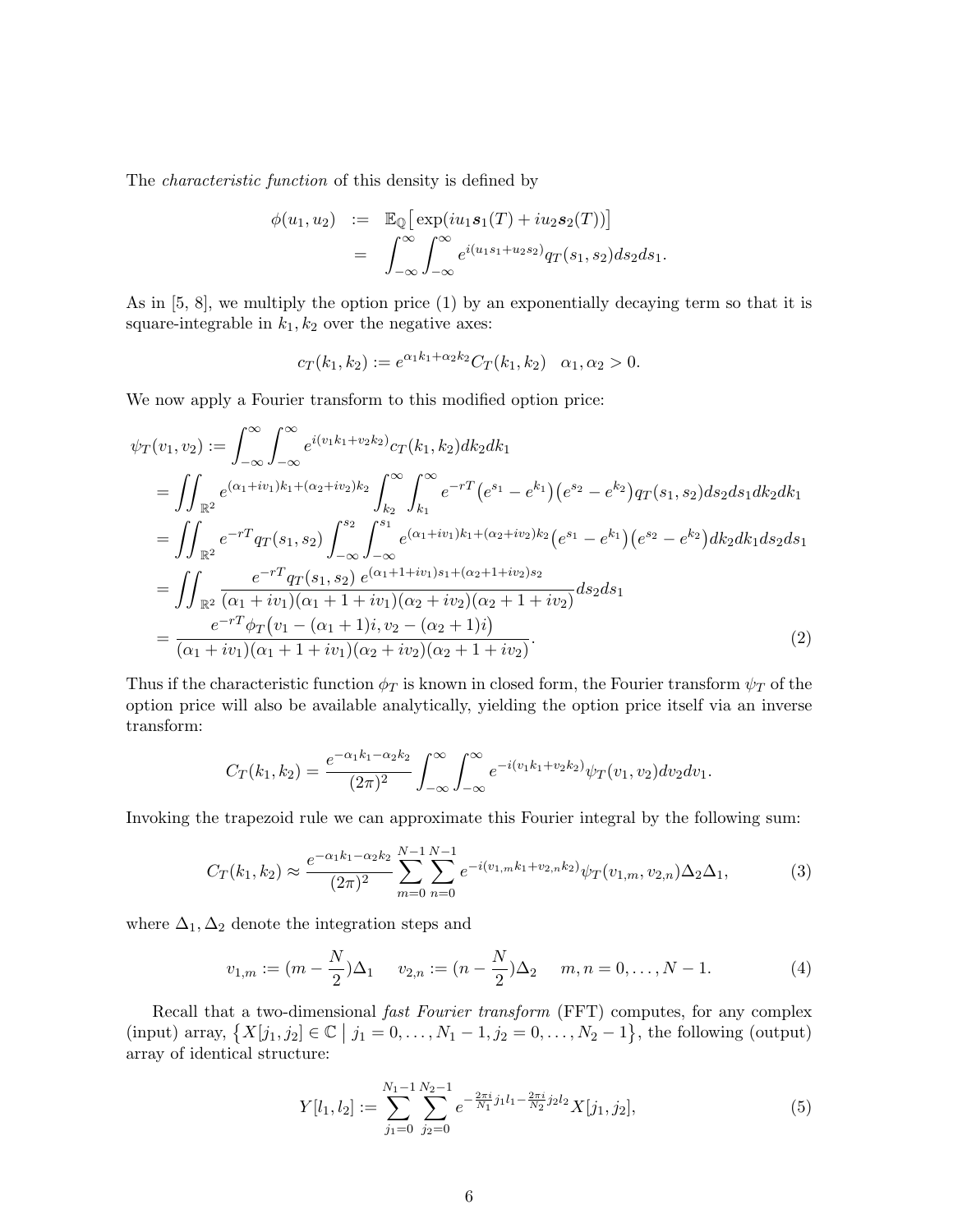for all  $l_1 = 0, \ldots, N_1 - 1, l_2 = 0, \ldots, N_2 - 1$ . In order to apply this algorithm to evaluate the sum in (3) above, we define a grid of size  $N \times N$ ,  $\Lambda := \{(k_{1,p}, k_{2,q}) : 0 \le p, q \le N-1\}$ , where

$$
k_{1,p} := (p - \frac{N}{2})\lambda_1, k_{2,q} := (q - \frac{N}{2})\lambda_2
$$

and evaluate on it the sum

$$
\Gamma(k_1, k_2) := \sum_{m=0}^{N-1} \sum_{n=0}^{N-1} e^{-i(v_{1,m}k_1 + v_{2,n}k_2)} \psi_T(v_{1,m}, v_{2,n}).
$$

Choosing  $\lambda_1 \Delta_1 = \lambda_2 \Delta_2 = \frac{2\pi}{N}$  $\frac{2\pi}{N}$  gives the following values of  $\Gamma(\cdot, \cdot)$  on  $\Lambda$ :

$$
\Gamma(k_{1,p}, k_{2,q}) = \sum_{m=0}^{N-1} \sum_{n=0}^{N-1} e^{-i(v_{1,m}k_{1,p} + v_{2,n}k_{2,q})} \psi_T(v_{1,m}, v_{2,n})
$$
  
\n
$$
= \sum_{m=0}^{N-1} \sum_{n=0}^{N-1} e^{-\frac{2\pi i}{N} \left[ (m - N/2)(p - N/2) + (n - N/2)(q - N/2) \right]} \psi_T(v_{1,m}, v_{2,n})
$$
  
\n
$$
= (-1)^{p+q} \sum_{m=0}^{N-1} \sum_{n=0}^{N-1} e^{-\frac{2\pi i}{N} (mp+nq)} \left[ (-1)^{m+n} \psi_T(v_{1,m}, v_{2,n}) \right].
$$

This is computed by the fast Fourier transform of (5) by taking the input array as

$$
X[m,n] = (-1)^{m+n} \psi_T(v_{1,m}, v_{2,n}), \quad \forall m, n = 0, \dots, N-1.
$$

The result is an approximation for the option price at  $N \times N$  different (log) strikes given by

$$
C_T(k_{1,p}, k_{2,q}) \approx \frac{e^{-\alpha_1 k_{1,p} - \alpha_2 k_{2,q}}}{(2\pi)^2} \Gamma(k_{1,p}, k_{2,q}) \Delta_2 \Delta_1 \quad 0 \le p, q \le N.
$$

## 3 FFT Pricing of the Spread Option

#### 3.1 Pricing a Spread Option with Riemann Sums

Let us now consider the *price* of a *spread option*, given by

$$
V(K) := \mathbb{E}_{\mathbb{Q}} \Big[ e^{-rT} \big[ \mathbf{S}_1(T) - \mathbf{S}_2(T) - K \big]_+ \Big]
$$
  
= 
$$
\int_{\Omega} e^{-rT} (e^{s_2} - e^{s_1} - K) q_T(s_1, s_2) ds_2 ds_1
$$
  
= 
$$
\int_{-\infty}^{\infty} \int_{\log(e^{s_1} + K)}^{\infty} e^{-rT} (e^{s_2} - e^{s_1} - K) q_T(s_1, s_2) ds_2 ds_1,
$$

where the *exercise region* is defined as

$$
\Omega := \Big\{ (s_1, s_2) \in \mathbb{R}^2 \Big| e^{s_2} - e^{s_1} - K \ge 0 \Big\}.
$$

Transforming the option price with respect to the log of the strike  $K$  no longer gives the same kind of simple relationship with the characteristic function as in (2) of the previous section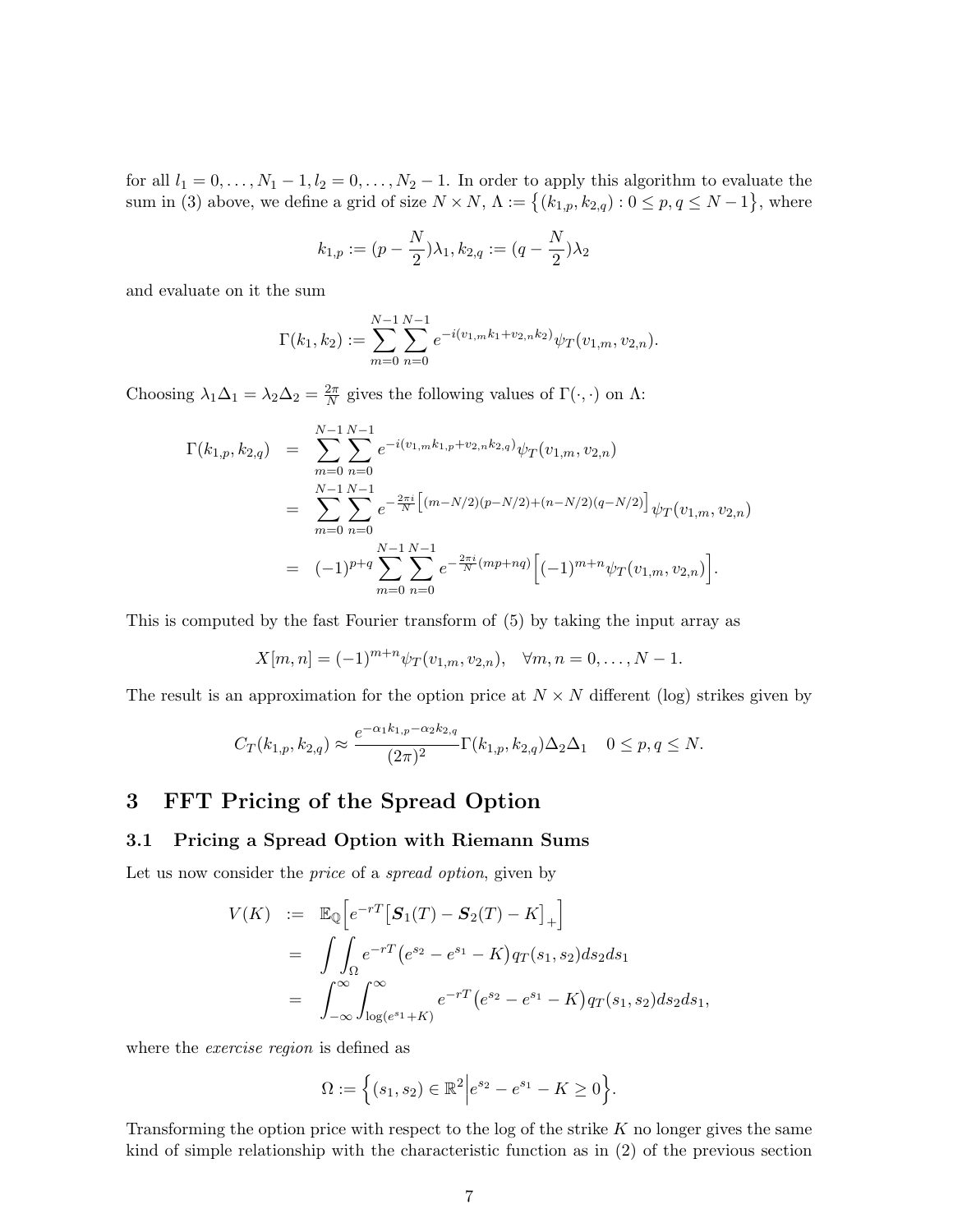as a consequence of the simple shape of the exercise region  $\Omega$  of the correlation option. If the boundaries of  $\Omega$  are made up of straight edges, an appropriate affine change of variables can be introduced to make the method in the previous section applicable. This will not work for the pricing of spread options for which the exercise region is by nature non-linear (see Figure 1).



Figure 1: Exercise region of a spread option in logarithmic variables

Notice however from above that the FFT option pricing method gives  $N \times N$  prices simultaneously in one transform, that is, integrals of the payoff over  $N \times N$  different regions. By subtracting and collecting the correct pieces, we can form tight upper and lower bounds for an integral over a non-polygonal region analogous to integrating by Riemann sums. More specifically, we consider the following modified exercise region:

$$
\Omega_{\lambda} := \left\{ (s_1, s_2) \in \left[ -\frac{1}{2} N \lambda, \frac{1}{2} N \lambda \right) \times \mathbb{R} \middle| e^{s_2} - e^{s_1} - K \ge 0 \right\}
$$

and construct two "sandwiching" regions  $\Omega \subset \Omega_\lambda \subset \overline{\Omega}$  out of rectangular strips with vertices on the grid of the inverse transform (see Figure 2 and 3).

Take as before an  $N \times N$  equally spaced grid  $\Lambda_1 \times \Lambda_2$ , where

$$
\begin{array}{rcl}\n\Lambda_1 & := & \{k_{1,p}\} := \left\{ (p - \frac{1}{2}N)\lambda_1 \in \mathbb{R} \middle| 0 \le p \le N - 1 \right\} \\
\Lambda_2 & := & \{k_{2,q}\} := \left\{ (q - \frac{1}{2}N)\lambda_2 \in \mathbb{R} \middle| 0 \le q \le N - 1 \right\}\n\end{array}
$$

For each  $p = 0, \ldots, N - 1$ , define

$$
\underline{k}_2(p) := \min_{0 \le q \le N-1} \{ k_{2,q} \in \Lambda_2 \mid e^{k_{2,q}} - e^{k_{1,p+1}} \ge K \}
$$
  

$$
\overline{k}_2(p) := \max_{0 \le q \le N-1} \{ k_{2,q} \in \Lambda_2 \mid e^{k_{2,q}} - e^{k_{1,p}} < K \},
$$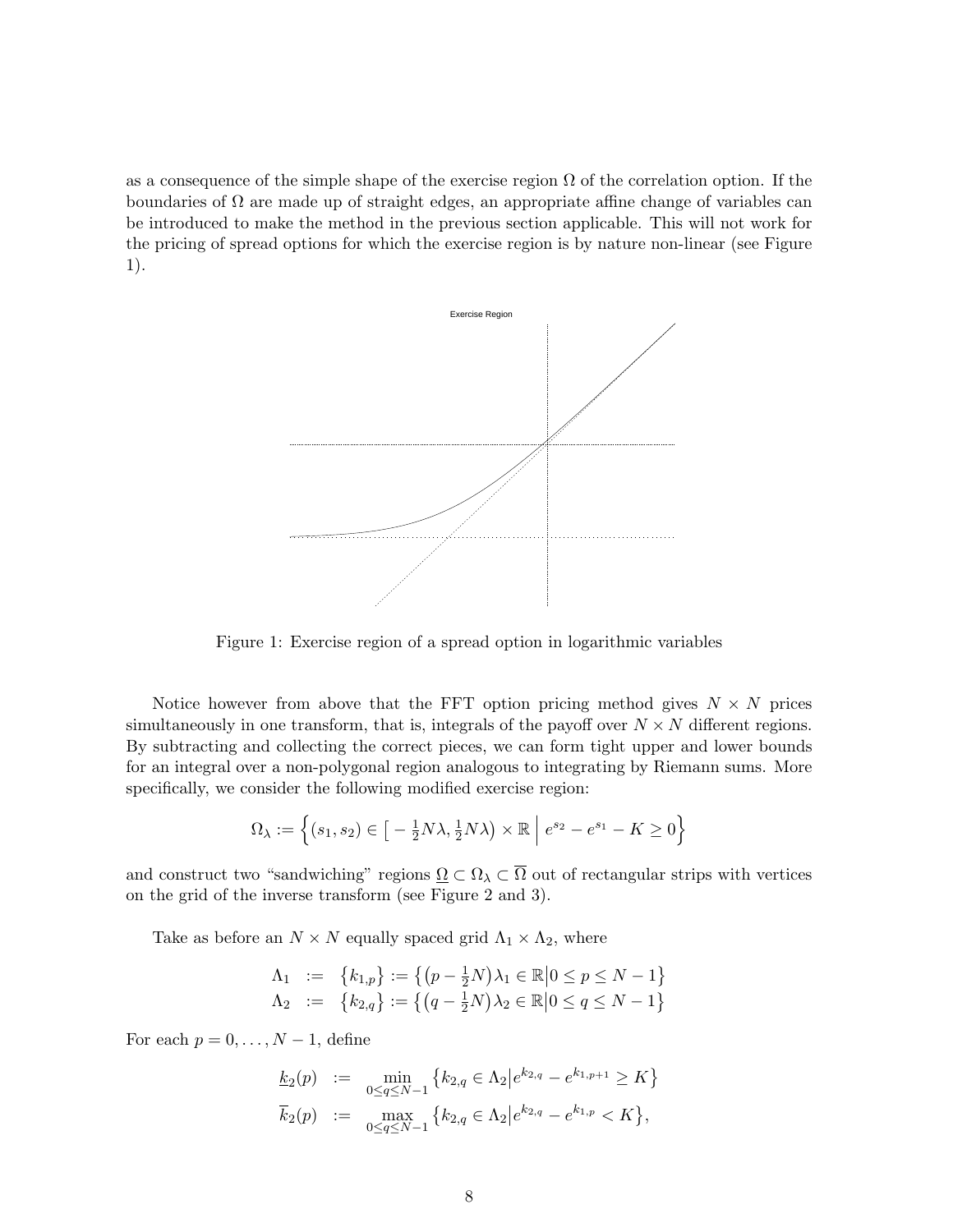the  $s_2$ -coordinates of the lower edges of the rectangular strips,

$$
\begin{array}{rcl}\n\underline{\Omega}_p & := & [k_{1,p}, k_{1,p+1}) \times [\underline{k}_2(p), \infty) \\
\overline{\Omega}_p & := & [k_{1,p}, k_{1,p+1}) \times [\overline{k}_2(p), \infty).\n\end{array}
$$

Putting these together we obtain two regions bounding  $\Omega_{\lambda}$ :



$$
\underline{\Omega}:=\bigcup_{p=0}^{N-1}\underline{\Omega}_p\ ,\ \ \overline{\Omega}:=\bigcup_{p=0}^{N-1}\overline{\Omega}_p.
$$

Figure 2: Construction of the boundary of the approximate region  $\Omega$ 

Since  $\Omega \subset \Omega_\lambda$  and the spread option payoff is positive over  $\Omega_\lambda$ , we have a lower bound for its integral with the pricing kernel over this region:

$$
V(K) := \int \int_{\Omega_{\lambda}} e^{-rT} (e^{s_2} - e^{s_1} - K) q_T(s_1, s_2) ds_2 ds_1
$$
  

$$
\geq \int \int_{\Omega} e^{-rT} (e^{s_2} - e^{s_1} - K) q_T(s_1, s_2) ds_2 ds_1.
$$
 (6)

Establishing the upper bound is a trickier issue since the integrand is not positive over the entire region  $\overline{\Omega}$ . In fact, the payoff is strictly negative over  $\overline{\Omega} \setminus \Omega_{\lambda}$  by the definition of  $\Omega_{\lambda}$ . To overcome this, we shall pick some  $\epsilon > 0$  such that

$$
\overline{\Omega} \subset \left\{ (s_1, s_2) \in \mathbb{R}^2 \middle| e^{s_2} - e^{s_1} - K \ge -\epsilon \right\}.
$$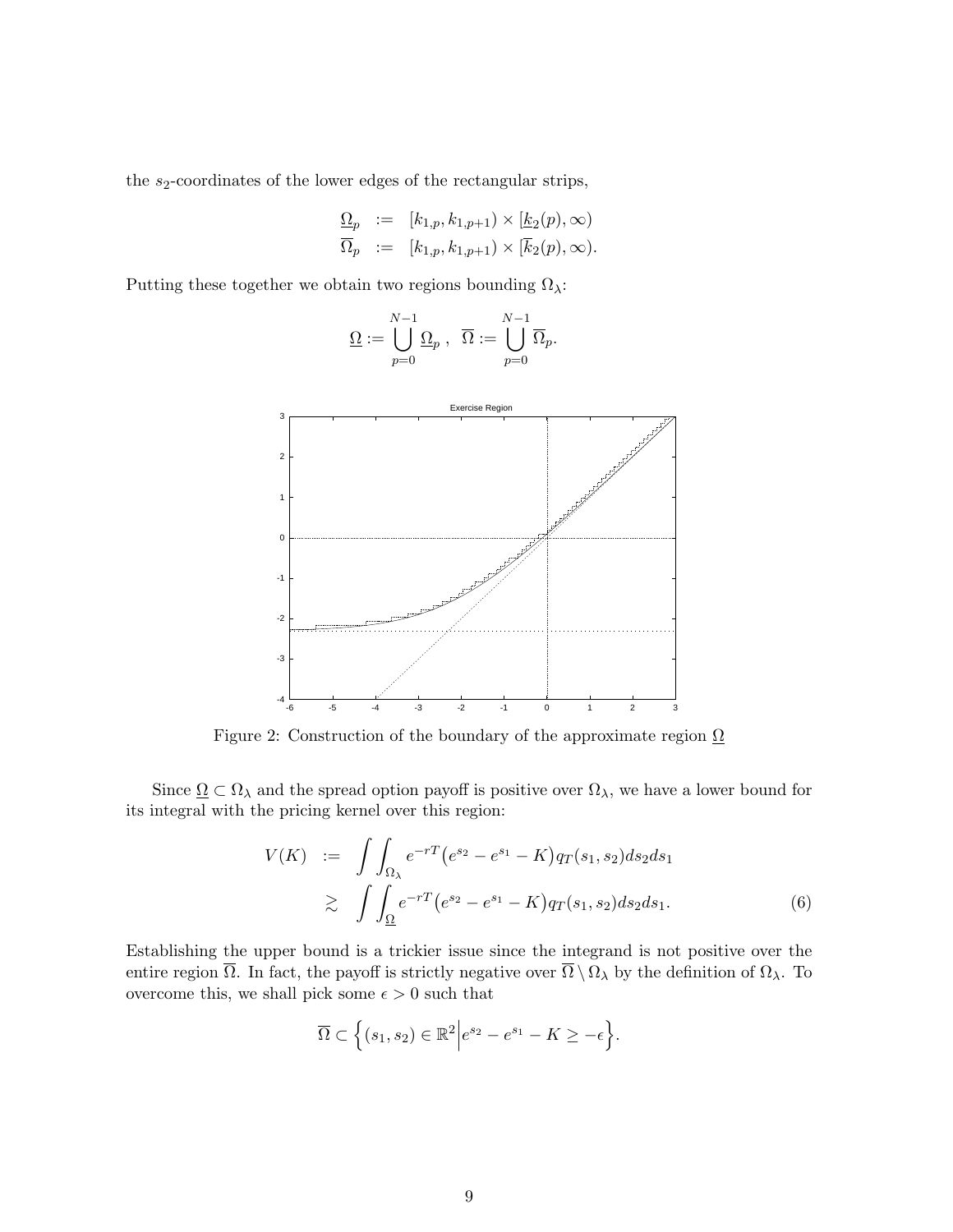

Figure 3: Approximation of the exercise region with rectangular strips

We then have

$$
V(K) = e^{-rT} \Big[ \int \int_{\Omega_{\lambda}} (e^{s_2} - e^{s_1} - (K - \epsilon)) q_T(s_1, s_2) ds_2 ds_1 - \int \int_{\Omega_{\lambda}} \epsilon \cdot q_T(s_1, s_2) ds_2 ds_1 \Big]
$$
  
\n
$$
\lesssim e^{-rT} \Big[ \int \int_{\overline{\Omega}} (e^{s_2} - e^{s_1} - (K - \epsilon)) q_T(s_1, s_2) ds_2 ds_1 - \int \int_{\underline{\Omega}} \epsilon \cdot q_T(s_1, s_2) ds_2 ds_1 \Big]
$$
  
\n
$$
= e^{-rT} \Big[ \int \int_{\overline{\Omega}} (e^{s_2} - e^{s_1}) q_T(s_1, s_2) ds_2 ds_1 - (K - \epsilon) \int \int_{\overline{\Omega}} q_T(s_1, s_2) ds_2 ds_1 - \epsilon \int \int_{\underline{\Omega}} q_T(s_1, s_2) ds_2 ds_1 \Big]. \tag{7}
$$

By breaking (6) and (7) into two components we can obtain these bounds by integrating  $(e^{s_2}-e^{s_1})\cdot q_T(s_1,s_2)$  and the density  $q_T(s_1,s_2)$  over  $\Omega$  and  $\overline{\Omega}$ , using the fast Fourier Transform method described in the previous section. Set

$$
\underline{\Pi}_1 := \int \int_{\Omega} (e^{s_2} - e^{s_1}) q_T(s_1, s_2) ds_2 ds_1 \qquad \underline{\Pi}_2 := \int \int_{\Omega} q_T(s_1, s_2) ds_2 ds_1 \n\overline{\Pi}_1 := \int \int_{\overline{\Omega}} (e^{s_2} - e^{s_1}) q_T(s_1, s_2) ds_2 ds_1 \qquad \overline{\Pi}_2 := \int \int_{\overline{\Omega}} q_T(s_1, s_2) ds_2 ds_1.
$$

Equations (6) and (7) can now be written as

$$
e^{-rT} \left[ \underline{\Pi}_1 - K \underline{\Pi}_2 \right] \lesssim V(K) \lesssim e^{-rT} \left[ \overline{\Pi}_1 - (K - \epsilon) \overline{\Pi}_2 - \epsilon \underline{\Pi}_2 \right]. \tag{8}
$$

#### 3.2 Computing the Sums by FFT

We now demonstrate in detail how to compute, by performing two fast Fourier transforms, the four components  $\underline{\Pi}_1, \underline{\Pi}_2, \Pi_1, \Pi_2$  in the approximate pricing equations (8) and hence the spread option prices across different strikes. (In fact, if one only wishes to approximate the option price from below, a single transform is sufficient.) This is set out explicitly for  $\mathbf{I}_{1}$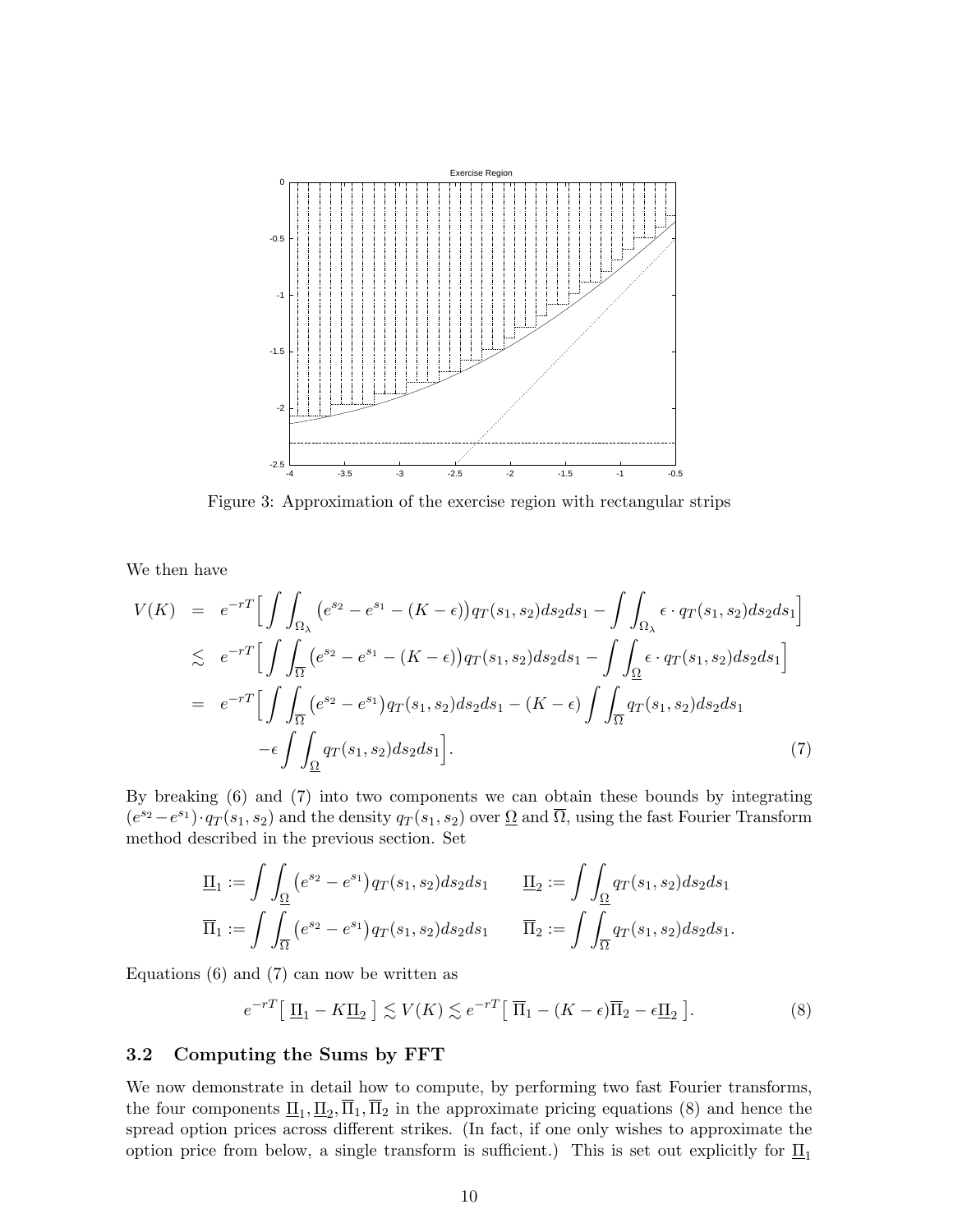below and the other three cases follow similarly.

$$
\underline{\Pi}_{1} := \int \int_{\Omega} (e^{s_2} - e^{s_1}) q_T(s_1, s_2) ds_2 ds_1 = \sum_{p=0}^{N-1} \int \int_{\Omega_p} (e^{s_2} - e^{s_1}) q_T(s_1, s_2) ds_2 ds_1 \n:= \sum_{p=0}^{N-1} \left[ \int_{k_{1,p}}^{\infty} \int_{k_2(p)}^{\infty} (e^{s_2} - e^{s_1}) q_T(s_1, s_2) ds_2 ds_1 - \int_{k_{1,p+1}}^{\infty} \int_{k_2(p)}^{\infty} (e^{s_2} - e^{s_1}) q_T(s_1, s_2) ds_2 ds_1 \right] \n= \sum_{p=0}^{N-1} \Pi_1(k_{1,p}, \underline{k}_2(p)) - \Pi_1(k_{1,p+1}, \underline{k}_2(p)),
$$
\n(9)

where

$$
\Pi_1(k_1, k_2) := \int_{k_1}^{\infty} \int_{k_2}^{\infty} (e^{s_2} - e^{s_1}) q_T(s_1, s_2) ds_2 ds_1.
$$

As before we apply a Fourier transform to the following modified integral:

$$
\underline{\pi}_1(k_1,k_2) := e^{\alpha_1 k_1 + \alpha_2 k_2} \Pi_1(k_1,k_2) \quad \alpha_1, \alpha_2 > 0.
$$

for a simple relationship with the characteristic function:

$$
\chi_{1}(v_{1}, v_{2}) := \int_{-\infty}^{\infty} \int_{-\infty}^{\infty} e^{i(v_{1}k_{1}+v_{2}k_{2})} \frac{\pi_{1}(k_{1}, k_{2})dk_{2}dk_{1}}{\pi_{1}(k_{2}+iv_{2})k_{2}} \int_{k_{2}}^{\infty} \int_{k_{1}}^{\infty} (e^{s_{2}} - e^{s_{1}}) q_{T}(s_{1}, s_{2}) ds_{2}ds_{1} dk_{2} dk_{1}
$$
  
\n
$$
= \int_{-\infty}^{\infty} \int_{-\infty}^{\infty} (e^{s_{2}} - e^{s_{1}}) q_{T}(s_{1}, s_{2}) \int_{-\infty}^{s_{2}} \int_{-\infty}^{s_{1}} e^{(\alpha_{1}+iv_{1})k_{1}+(\alpha_{2}+iv_{2})k_{2}} dk_{2} ds_{1} ds_{2} ds_{1}
$$
  
\n
$$
= \int_{-\infty}^{\infty} \int_{-\infty}^{\infty} (e^{s_{2}} - e^{s_{1}}) q_{T}(s_{1}, s_{2}) \frac{e^{(\alpha_{1}+iv_{1})s_{1}+(\alpha_{2}+iv_{2})s_{2}}}{(\alpha_{1}+iv_{1})(\alpha_{2}+iv_{2})} ds_{2} ds_{1}
$$
  
\n
$$
= \frac{\phi_{T}(v_{1}-\alpha_{1}i, v_{2}-(\alpha_{2}+1)i)-\phi_{T}(v_{1}-(\alpha_{1}+1)i, v_{2}-\alpha_{2}i)}{(\alpha_{1}+iv_{1})(\alpha_{2}+iv_{2})} .
$$
  
\n(10)

Discretising as in the previous section with

$$
\lambda_1 \cdot \Delta_1 = \lambda_2 \cdot \Delta_2 = \frac{2\pi}{N}
$$
  

$$
v_{1,m} := (m - \frac{N}{2})\Delta_1 \qquad v_{2,n} := (n - \frac{N}{2})\Delta_2,
$$
 (11)

we now have via an (inverse) Fast Fourier transform values of  $\Pi_1(\cdot, \cdot)$  on all  $N \times N$  vertices of the grid  $\Lambda_1 \times \Lambda_2$  given by

$$
\Pi_{1}(k_{1,p}, k_{2,q}) = \frac{e^{-\alpha_{1}k_{1,p}-\alpha_{2}k_{2,q}}}{(2\pi)^{2}} \int_{-\infty}^{\infty} \int_{-\infty}^{\infty} e^{-i(v_{1}k_{1,p}+v_{2}k_{2,q})} \chi_{1}(v_{1}, v_{2}) \, dv_{2} \, dv_{1}
$$
\n
$$
\approx \frac{e^{-\alpha_{1}k_{1,p}-\alpha_{2}k_{2,q}}}{(2\pi)^{2}} \sum_{m=0}^{N-1} \sum_{n=0}^{N-1} e^{-i(v_{1,m}k_{1,p}+v_{2,n}k_{2,q})} \chi_{1}(v_{1,m}, v_{2,n}) \Delta_{2} \Delta_{1}
$$
\n
$$
= \frac{(-1)^{p+q} \cdot e^{-\alpha_{1}k_{1,p}-\alpha_{2}k_{2,q}}}{(2\pi)^{2}} \Delta_{2} \Delta_{1} \sum_{m=0}^{N-1} \sum_{n=0}^{N-1} e^{-\frac{2\pi i}{N}(mp+nq)} \Big[ (-1)^{m+n} \chi_{1}(v_{1,m}, v_{2,n}) \Big]
$$

and hence the values of the  $2 \cdot p$  required components in (9). Repeating the same procedure for the other components in (6) and (7) gives the bounds for the spread option value  $V(K)$ .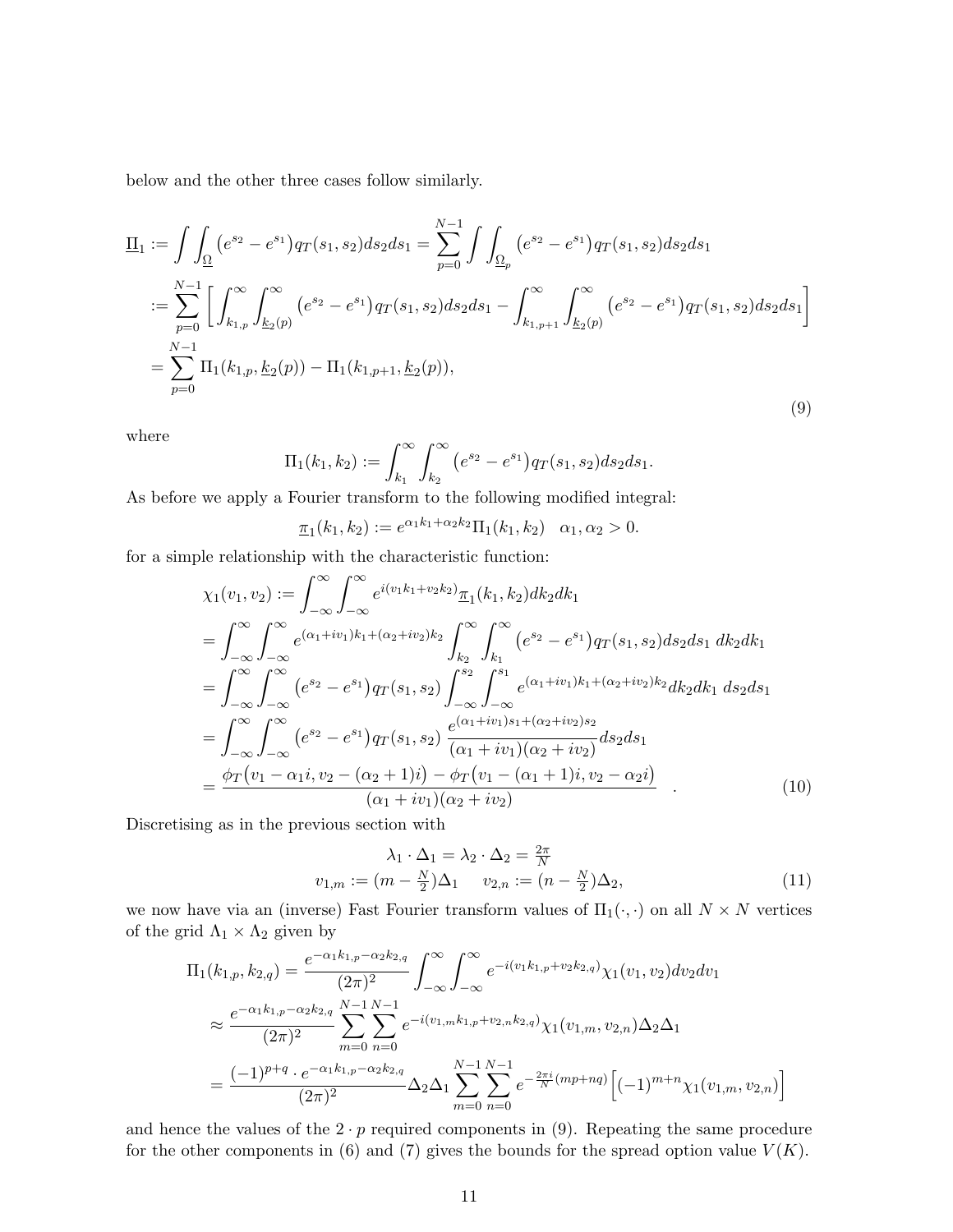### 4 Numerical Performance

#### 4.1 Underlying Models

Previous works on spread options have concentrated on the two-factor Geometric Brownian motion (GBM) model in which the risk-neutral dynamics of the underlying assets are given by

$$
dS_1 = S_1((r - \delta_1)dt + \sigma_1 dW_1)
$$
  

$$
dS_2 = S_2((r - \delta_2)dt + \sigma_2 dW_2),
$$

where  $\mathbb{E}_{\mathbb{Q}}[d\bm{W}_1 d\bm{W}_2] = \rho dt$  and  $r, \delta_i, \sigma_i$  denote the risk-free rate, dividend yields and volatilities respectively. Working with the log prices,  $s_i := \log S_i$ , one has the following pair of SDEs:

$$
ds_1 = (r - \delta_1 - \frac{1}{2}\sigma_1^2)dt + \sigma_1 dW_1
$$
  
\n
$$
ds_2 = (r - \delta_2 - \frac{1}{2}\sigma_2^2)dt + \sigma_2 dW_2.
$$

We shall now extend this model to include a third factor, a stochastic volatility for the two underlying processes.

$$
ds_1 = (r - \delta_1 - \frac{1}{2}\sigma_1^2 \nu)dt + \sigma_1\sqrt{\nu} dW_1
$$
  
\n
$$
ds_2 = (r - \delta_2 - \frac{1}{2}\sigma_2^2 \nu)dt + \sigma_2\sqrt{\nu} dW_2
$$
  
\n
$$
d\nu = \kappa(\mu - \nu)dt + \sigma_\nu\sqrt{\nu} dW_\nu,
$$

where

$$
\mathbb{E}_{\mathbb{Q}}[d\mathbf{W}_1 d\mathbf{W}_2] = \rho dt
$$
  

$$
\mathbb{E}_{\mathbb{Q}}[d\mathbf{W}_1 d\mathbf{W}_\nu] = \rho_1 dt
$$
  

$$
\mathbb{E}_{\mathbb{Q}}[d\mathbf{W}_2 d\mathbf{W}_\nu] = \rho_2 dt.
$$

This is a direct generalisation of the single-asset stochastic volatility model [14, 21] and is considered for the case of correlation options in [2]. Applying Ito's lemma and solving the resulting PDE, one obtains an analytical expression for its characteristic function:

$$
\phi_{sv}(u_1, u_2) := \mathbb{E}_{\mathbb{Q}} \Big[ \exp \Big( i u_1 s_1(T) + i u_2 s_2(T) \Big) \Big]
$$
  
= 
$$
\exp \Bigg[ i u_1 \cdot s_1(0) + i u_2 \cdot s_2(0) + \left( \frac{2\zeta(1 - e^{-\theta T})}{2\theta - (\theta - \gamma)(1 - e^{-\theta T})} \right) \cdot \nu(0)
$$
  
+ 
$$
\sum_{j=1,2} u_j(r - \delta_j) T - \frac{\kappa \mu}{\sigma_\nu^2} \Big[ 2 \cdot \log \left( \frac{2\theta - (\theta - \gamma)(1 - e^{-\theta T})}{2\theta} \right) + (\theta - \gamma) T \Big] \Bigg], \quad (12)
$$

where

$$
\zeta := -\frac{1}{2} \Big[ \big( \sigma_1^2 u_1^2 + \sigma_2^2 u_2^2 + 2 \rho \sigma_1 \sigma_2 u_1 u_2 \big) + i \big( \sigma_1^2 u_1 + \sigma_2^2 u_2 \big) \Big] \n\gamma := \kappa - i \big( \rho_1 \sigma_1 u_1 + \rho_2 \sigma_2 u_2 \big) \sigma_\nu \n\theta := \sqrt{\gamma^2 - 2 \sigma_\nu^2 \zeta}.
$$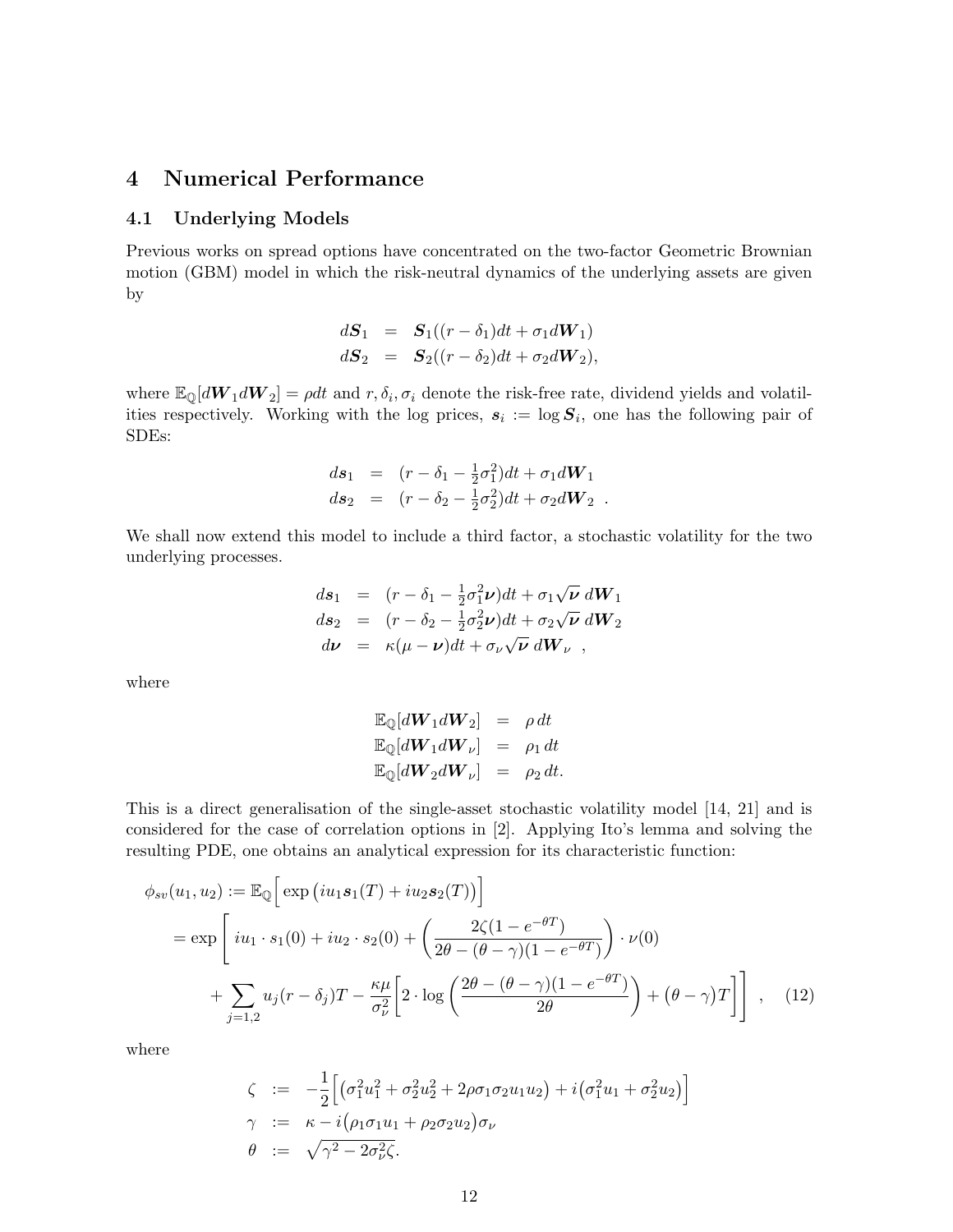Notice that as we let the parameters of the stochastic volatility process approach the limits

$$
\kappa, \mu, \sigma_{\nu} \to 0, \nu(0) \to 1,
$$

the three-factor stochastic volatility (SV) model degenerates into the two-factor GBM model and the characteristic function simplifies to that of a bivariate normal distribution:

$$
\phi_{gbm}(u_1, u_2) = \exp \Big[ i u_1 \cdot s_1(0) + i u_2 \cdot s_2(0) + \zeta T + \sum_{j=1,2} u_j(r - \delta_j) T \Big].
$$

We shall use these two characteristic functions to compute the spread option prices under the GBM and SV model. In the former case the prices computed by the FFT method are compared to the analytic option value obtained by a one dimensional integration based on the conditioning technique. This fails when we introduce a stochastic volatility factor and thus a Monte Carlo pricing method is used as a benchmark for the SV model.

Prices are also compared for the two diffusion models. Given a set of parameter values for the SV model, one can compute from the characteristic function the mean and covariance matrix of  $s_1(T), s_2(T)$  under the stochastic volatility assumption. We can then infer for these the parameter values of the two-factor GBM model needed to produce the same moments. Option values may then be computed and compared to the three factor SV prices.

The code is written in C++ and includes the fast Fourier Transform routine FFTW (the Fastest Fourier Transform in the West), written by M. Frigo and S.G. Johnson [12]. The experiments were conducted on an Athlon 650 MHz machine running under Linux with 512 MB RAM.

#### 4.2 Computational Results

Table 1 documents the spread option prices across a range of strikes under the two factor Geometric Brownian motion model [22], computed by three different techniques: one-dimensional integration (analytic), the fast Fourier Transform and the Monte Carlo method. The values for the FFT methods shown are the "lower" prices, computed over  $\Omega$ , regions that approach the the true exercise region from below and are therefore all less than the analytic price in the first column. 80000 simulations were used to produce the Monte Carlo prices and the average standard errors are recorded in brackets at the bottom. Note that if one is only interested in computing prices in the two factor world, it is not actually necessary to discretise the time horizon  $[0, T]$  as was done here. Since we know the terminal joint distribution of the two asset prices are bivariate normal, they can be simulated directly and one single time step is sufficient. However, the point of this exercise is to acquire an intuition into how the computational time and accuracy varies as one changes the underlying assumptions, since the introduction of extra factors into a model inevitably involves generating the whole paths of these factors.

The average errors of the two methods are computed and recorded in Table 2. First we note that integrating over  $\Omega$  from below is more accurate than over  $\overline{\Omega}$ , as one can expect from the less straightforward procedure for constructing the upper bound. For  $N = 1024$  the lower bound has an error of roughly one basis point, whereas  $N = 2048$  takes us well below this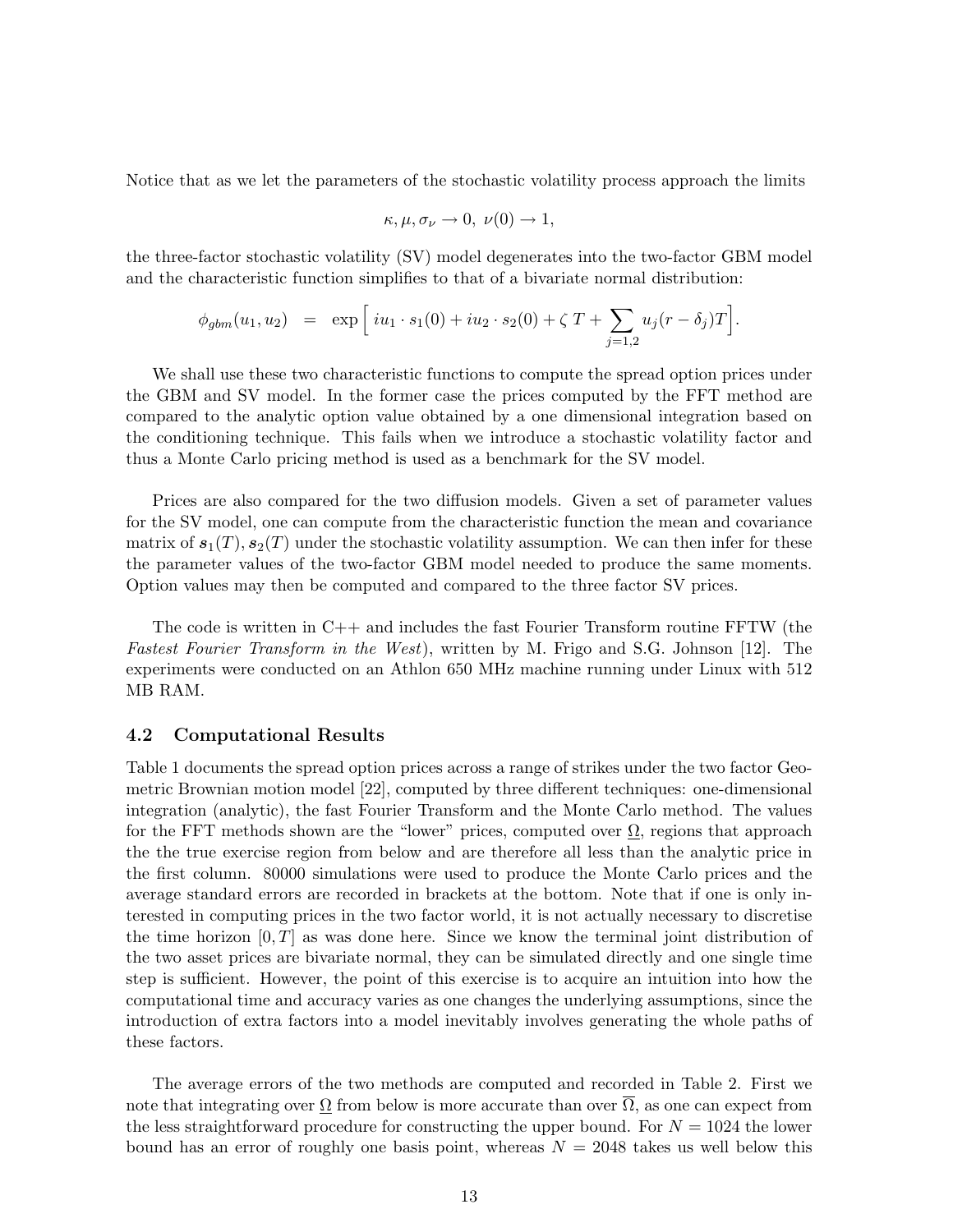|               | Analytic          | <b>Fast Fourier Transform</b> |                |                   |                  | Monte Carlo |            |
|---------------|-------------------|-------------------------------|----------------|-------------------|------------------|-------------|------------|
|               |                   | No. Discretisation $N$        |                |                   |                  | Time Steps  |            |
| Strikes $K$   |                   | 512                           | 1024           | 2048              | 4096             | 1000        | 2000       |
| 0.0           | 8.513201          | 8.509989                      | 8.511891       | 8.512981          | 8.513079         | 8.500949    | 8.516613   |
| 0.4           | 8.312435          | 8.311424                      | 8.311995       | 8.312370          | 8.312385         | 8.300180    | 8.315818   |
| 0.8           | 8.114964          | 8.113877                      | 8.114304       | 8.114901          | 8.114916         | 8.102730    | 8.118328   |
| 1.2           | 7.920790          | 7.919520                      | 7.920173       | 7.920712          | 7.920741         | 7.908614    | 7.924135   |
| 1.6           | 7.729903          | 7.728471                      | 7.729268       | 7.729810          | 7.729852         | 7.717831    | 7.733193   |
| 2.0           | 7.542296          | 7.540686                      | 7.541637       | 7.542185          | 7.542242         | 7.530322    | 7.545496   |
| 2.4           | 7.357966          | 7.356278                      | 7.357288       | 7.357830          | 7.357901         | 7.346038    | 7.361136   |
| 2.8           | 7.176888          | 7.175080                      | 7.176185       | 7.176734          | 7.176818         | 7.164956    | 7.180054   |
| 3.2           | 6.999052          | 6.997200                      | 6.998345       | 6.998881          | 6.998979         | 6.987070    | 7.002243   |
| 3.6           | 6.824451          | 6.822477                      | 6.823721       | 6.824259          | 6.824371         | 6.812353    | 6.827700   |
| 4.0           | 6.653060          | 6.651047                      | 6.652306       | 6.652852          | 6.652976         | 6.640874    | 6.656364   |
|               |                   |                               |                |                   |                  | (0.018076)  | (0.018184) |
| $S_1(0) = 96$ | $\delta_1 = 0.05$ | $\sigma_1 = 0.1$              | $S_2(0) = 100$ | $\delta_2 = 0.05$ | $\sigma_2 = 0.2$ |             |            |

Table 1: Prices computed by alternative methods under the 2-factor GBM model

 $S_1(0) = 96 \quad \delta_1 = 0.05 \quad \sigma_1 = 0.1 \quad S_2(0) = 100 \quad \delta_2 = 0.05 \quad \sigma_2 = 0.2$  $r = 0.1$   $T = 1.0$   $K = 4.0$   $\rho = 0.5$ 

Note: 80000 simulations have been used in the Monte Carlo method

error level. From Table 3 they take 4.28 and 18.46 seconds respectively, clearly outperforming the Monte-Carlo method. For the same level of accuracy, one would require simulations far more than 80000, which already take 304.95 seconds (606.40 seconds for the case of 2000 time steps) to generate. Although the Monte Carlo code employed uses no variance reduction technique other than antithetic variates and its speed could be significantly improved, the method is still unlikely to beat the FFT method in performance.

Table 2: Accuracy of alternative methods for the 2-factor GBM model: Error in b.p.

| <b>Fast Fourier Transform</b> |      |           | Monte Carlo |        |            |       |            |  |
|-------------------------------|------|-----------|-------------|--------|------------|-------|------------|--|
| Number of                     |      | Number of | Time Steps  |        |            |       |            |  |
| Discretisation<br>Lower       |      | Upper     | Simulations | 1000   |            | 2000  |            |  |
| 512                           | 4.44 | 25.60     | 10000       | 129.15 | (0.051839) | 70.81 | (0.050949) |  |
| 1024                          | 1.13 | 13.90     | 20000       | 22.34  | (0.036225) | 40.67 | (0.035899) |  |
| 2048                          | 0.32 | 7.20      | 40000       | 7.44   | (0.025737) | 7.63  | (0.025733) |  |
| 4096<br>3.65<br>0.10          |      |           | 80000       | 18.34  | (0.018076) | 4.94  | (0.018184) |  |
|                               |      |           |             |        |            |       |            |  |

 $S_1(0) = 96$   $\delta_1 = 0.05$   $\sigma_1 = 0.1$   $S_2(0) = 100$   $\delta_2 = 0.05$   $\sigma_2 = 0.2$  $r = 0.1$   $T = 1.0$   $K = 4.0$   $\rho = 0.5$ 

A close examination of Table 3 reveals the real strength of the FFT method. As we introduce a stochastic volatility factor, the Monte Carlo technique needs to generate this value at each time step, which is then multiplied with the increments  $dW_1, dW_2$  of the Brownian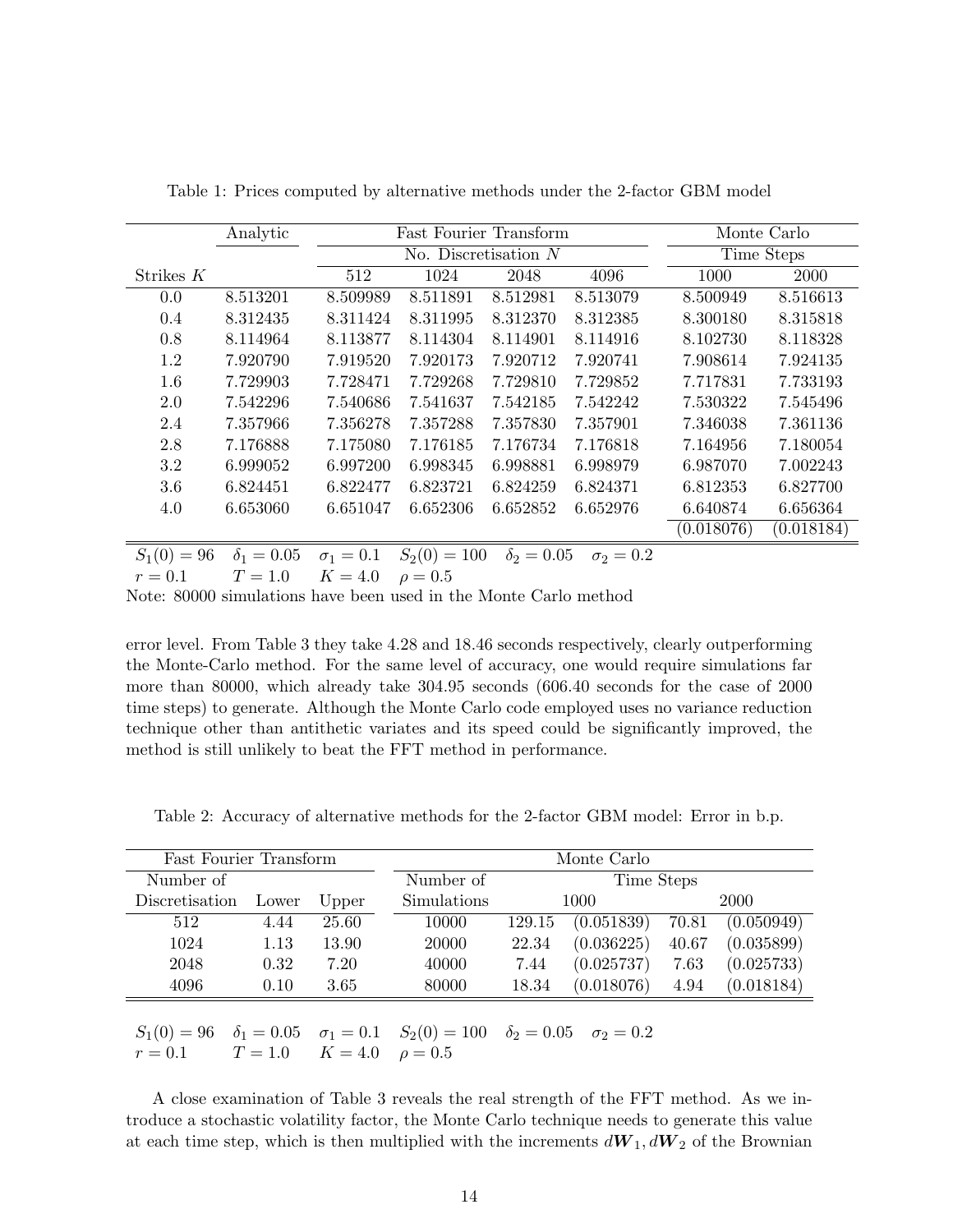| <b>Fast Fourier Transform</b> |            |            |            |             |  |  |  |
|-------------------------------|------------|------------|------------|-------------|--|--|--|
| Number of                     |            | 10 Strikes |            | 100 Strikes |  |  |  |
| Discretisation                | <b>GBM</b> | SV         | <b>GBM</b> | SV          |  |  |  |
| 512                           | 1.04       | 1.11       | 1.10       | 1.20        |  |  |  |
| 1024                          | 4.28       | 4.64       | 4.48       | 4.83        |  |  |  |
| 2048                          | 18.46      | 19.54      | 18.42      | 19.74       |  |  |  |
| 4096                          | 74.45      | 81.82      | 76.47      | 81.27       |  |  |  |

Table 3: Computing Time of Alternative Methods

| Monte Carlo: 1000 Time Steps |            |                |            |                |  |  |  |  |
|------------------------------|------------|----------------|------------|----------------|--|--|--|--|
| Number of                    | 10 Strikes |                |            | 100 Strikes    |  |  |  |  |
| Simulation                   | <b>GBM</b> | SV <sub></sub> | <b>GBM</b> | SV <sub></sub> |  |  |  |  |
| 10000                        | 38.2       | 144.87         | 41.95      | 151.75         |  |  |  |  |
| 20000                        | 76.22      | 288.09         | 83.81      | 303.31         |  |  |  |  |
| 40000                        | 152.5      | 576.25         | 168.48     | 606.53         |  |  |  |  |
| 80000                        | 304.95     | 1152.9         | 335.20     | 1212.76        |  |  |  |  |

| Monte Carlo: 2000 Time Steps |            |                |            |             |  |  |  |  |
|------------------------------|------------|----------------|------------|-------------|--|--|--|--|
| Number of                    | 10 Strikes |                |            | 100 Strikes |  |  |  |  |
| Simulation                   | <b>GBM</b> | SV <sub></sub> | <b>GBM</b> | SV          |  |  |  |  |
| 10000                        | 75.57      | 287.41         | 79.83      | 295.21      |  |  |  |  |
| 20000                        | 157.28     | 574.18         | 159.08     | 590.23      |  |  |  |  |
| 40000                        | 303.37     | 1149.25        | 317.49     | 1184.32     |  |  |  |  |
| 80000                        | 606.40     | 2298.37        | 636.33     | 2359.05     |  |  |  |  |

motions to give the asset price in the next period. As indicated across the columns this increases the computational time by almost a factor of 4. Recalling the FFT method described in the previous section, we notice that only a different characteristic function is substituted when more factors are included, and the transform remain two dimensional. Comparing the times for the GBM and SV models, we observe only a 5 to 9 percent increase and falling as we increase the discretisation number. The extra computing time is due to the more complex expression of the characteristic function with a larger set of parameters. For both methods however, increasing the number of strikes does not result in dramatic increases in the computational times.

Table 4 shows the spread option prices for different strikes under the three factor SV model. The Monte Carlo prices with a discretisation of 2000 time steps oscillate around those computed by the FFT method. Since we observe that in the two factor case the errors of the Monte Carlo method remain high even for 80000 simulations, more experiments need to be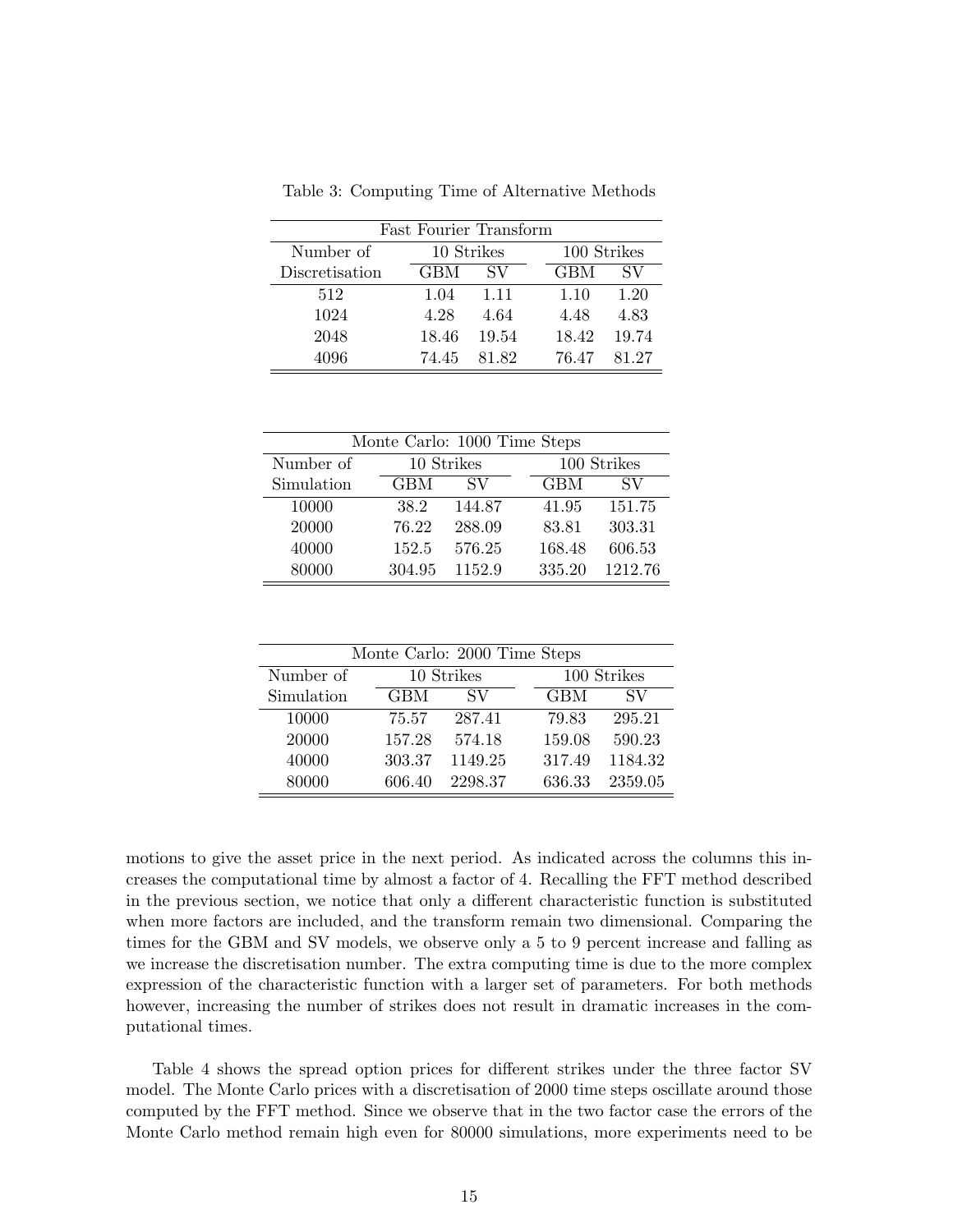conducted for a conclusive judgment on this point.

|           | Fast Fourier Transform |           | Monte Carlo        |                          |                          |                          |  |
|-----------|------------------------|-----------|--------------------|--------------------------|--------------------------|--------------------------|--|
|           | No. of Discretisations |           | No. of Simulations |                          |                          |                          |  |
| Strikes K | 512                    | 2048      | 10000              | 20000                    | 40000                    | 80000                    |  |
| 2.0       | 7.546895               | 7.543618  | 7.514375           | 7.567536                 | 7.572211                 | 7.523968                 |  |
| 2.2       | 7.451878               | 7.452998  | 7.421861           | 7.475093                 | 7.479742                 | 7.431489                 |  |
| 2.4       | 7.357703               | 7.363377  | 7.330142           | 7.383470                 | 7.388080                 | 7.339813                 |  |
| 2.6       | 7.264298               | 7.274876  | 7.239209           | 7.292616                 | 7.297218                 | 7.248961                 |  |
| 2.8       | 7.171701               | 7.186990  | 7.149234           | 7.202571                 | 7.207191                 | 7.158919                 |  |
| 3.0       | 7.079987               | 7.099819  | 7.060043           | 7.113303                 | 7.117954                 | 7.069687                 |  |
| 3.2       | 6.989008               | 7.013731  | 6.971625           | 7.024808                 | 7.029515                 | 6.981272                 |  |
| 3.4       | 6.898826               | 6.928373  | 6.884026           | 6.937119                 | 6.941875                 | 6.893664                 |  |
| 3.6       | 6.809471               | 6.843671  | 6.797246           | 6.850283                 | 6.854984                 | 6.806859                 |  |
| 3.8       | 6.720957               | 6.759903  | 6.711328           | 6.764275                 | 6.768886                 | 6.720859                 |  |
| 4.0       | 6.633232               | 6.676768  | 6.626221           | 6.679076                 | 6.683587                 | 6.635661                 |  |
|           |                        |           | (0.052702)         | $\left( 0.036984\right)$ | $\left( 0.025739\right)$ | $\left( 0.018206\right)$ |  |
| $r=0.1$   | $T=1.0$                | $a = 0.5$ |                    |                          |                          |                          |  |

Table 4: Prices computed by alternative methods under the 3-factor SV model

 $r = 0.1$   $T = 1.0$   $\rho = 0.5$  $S_1(0) = 96$   $\delta_1 = 0.05$   $\sigma_1 = 0.5$   $\rho_1 = 0.25$  $S_2(0) = 100 \quad \delta_2 = 0.05 \quad \sigma_2 = 1.0 \quad \rho_1 = -0.5$  $\nu(0) = 0.04 \quad \kappa = 1.0 \quad \mu = 0.04 \quad \sigma_{\nu} = 0.05$ 

Note: 2000 time steps have been used for the Monte Carlo simulation.

Finally, Figure 5 plots the difference in the spread option values under the 3-factor stochastic volatility model and the 2-factor geometric Brownian motion model. Under the SV model, knowing the characteristic function of  $s_1, s_2$ , we can calculate their means and covariance matrix, which can then be used as the implied parameters  $r - \delta_i$  and  $\sigma_i$ ,  $i = 1, 2$ , and  $\rho$  for the GBM model. We repeat the procedure for different values of  $\rho_1, \rho_2$ , the correlation parameters between the Brownian motions  $W_i, i = 1, 2$  driving the asset prices and  $W_{\nu}$  driving the stochastic volatility factor  $\nu$ . When  $\rho_1, \rho_2$  are high, a large increment  $W_{\nu}$  in (12) is more likely to induce simultaneously large values of  $W_i$ ,  $i = 1, 2$ , and  $d\nu$ . This increases the volatilities of both  $s_1$  and  $s_2$  and hence the spread and the spread option value. Compared with the two factor GBM model, the SV model of  $(12)$  obviously exhibits a richer structure for the spread option value which can be used by traders with forward views on the term structures of volatilities and correlations of the components of the spread [16].

### 5 Conclusions and future directions

We have described and implemented an efficient method of computing, via a construction of suitable approximate exercise regions, the value of a generic spread option under models for which the characteristic function of the two underlying asset prices is known in closed form. This takes us well beyond the two factor constant correlation Gaussian framework found in the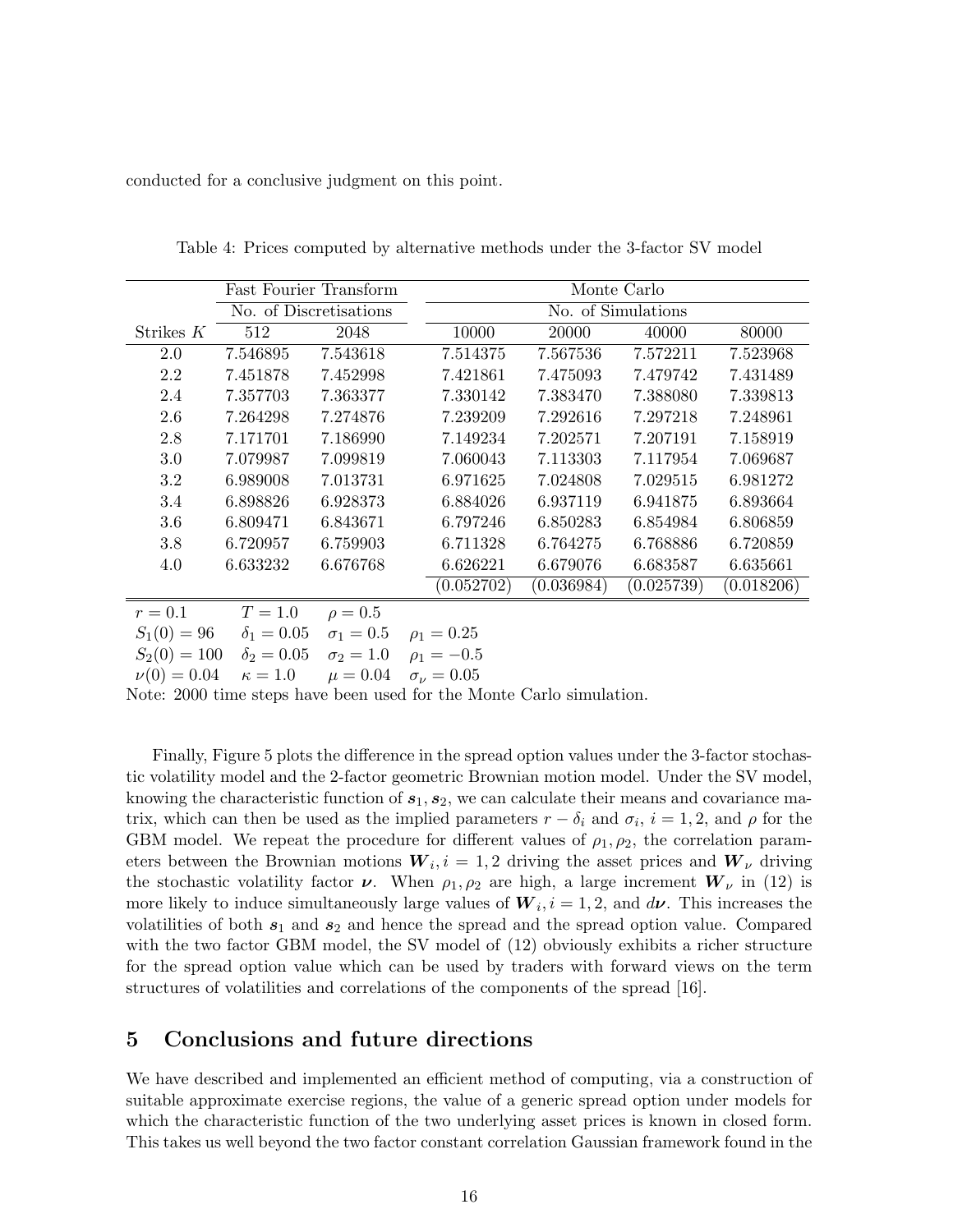

Figure 4: Price Difference between SV Model and the GBM Model with Implied Parameters

existing literature, which is commonly assumed only for its tractability. In particular, one can now price spread options under many multi-factor models in the affine jump-diffusion family. For example, an index spread option in the equity markets can be priced under stochastic volatility models. Spark and crack spread options in the energy market can now be valued with asset price spikes and random volatility jumps, with major implications for trading, as well as for asset and real option valuation.

Furthermore, switching between alternative diffusion models only amounts to substituting a different characteristic function for the underlying prices/rates, leaving the dimension of the transform and the summation procedure unchanged. As more factors are introduced more time is devoted to the inexpensive evaluation of the more complex characteristic function, but not to the fast Fourier Transform algorithm. This significantly cuts down the increase of computational times expected when one applies the generic PDE or Monte Carlo approaches to such a high dimensional option pricing problem.

The computational advantage of the approach is demonstrated with numerical experiments for both the two factor geometric Brownian motion and the three factor stochastic volatility models. Price differentials between the models as one varies the parameters of the volatility process confirm the significance of a non-trivial correlation structure in the model dynamics.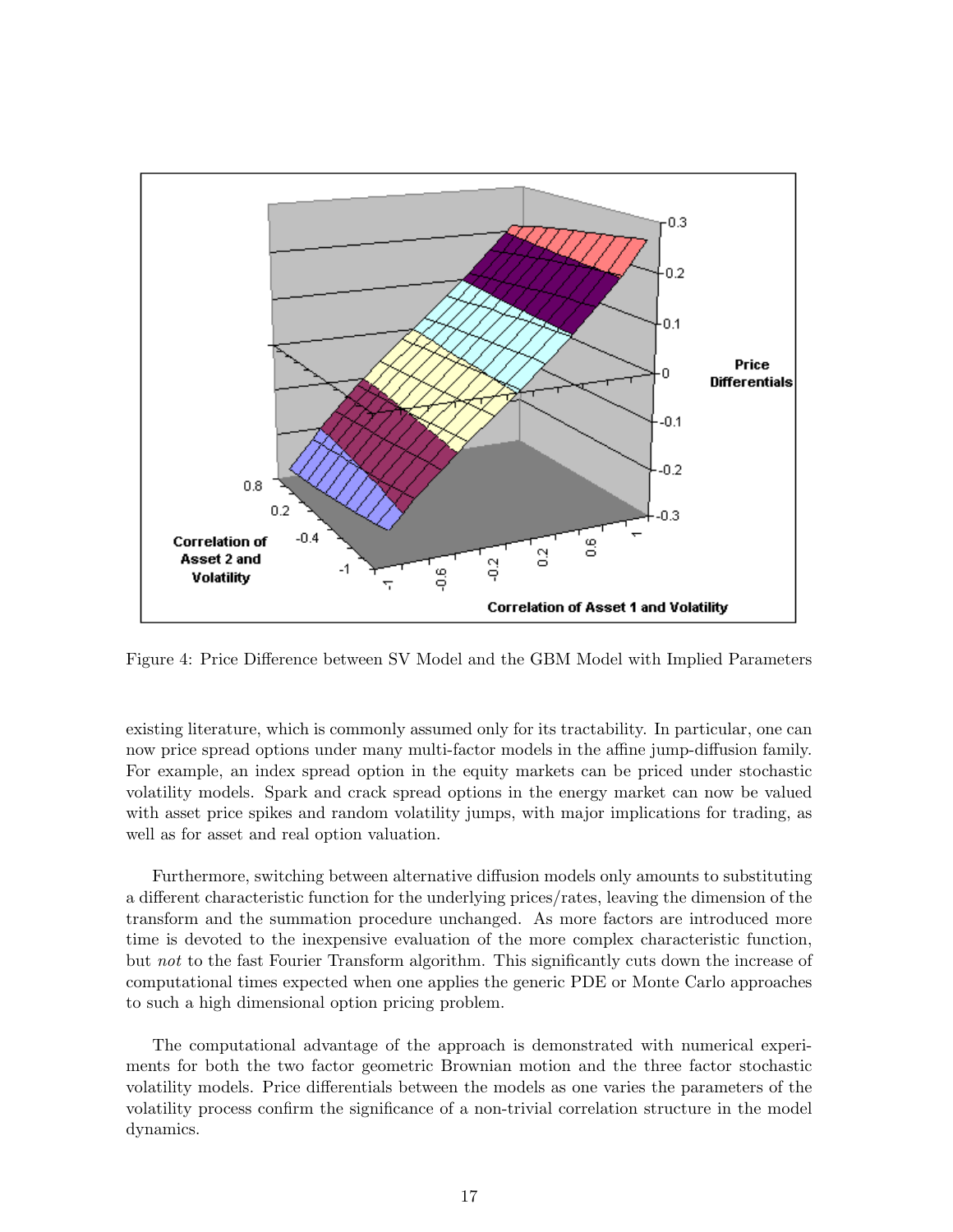One possible direction to enrich the volatility and correlation structure further is to assume a four factor model with two correlated stochastic volatility processes [7]. The calibration issue also remains to be resolved in detail, where the focus of concern will be an efficient procedure for backing out a implied correlation surface from observed option prices.

## References

- [1] Bakshi, G. and Z. Chen (1997). An alternative valuation model for contingent claims. Journal of Financial Economics 44 (1) 123–165.
- [2] Bakshi, G. and D. Madan (2000). Spanning and derivative-security valuation. Journal of Financial Economics 55 205–238.
- [3] Barndorff-Nielsen, O. (1997). Processes of normal inverse Gaussian type. Finance and Stochastics 2 41–68.
- [4] Bates, D. (1996). Jumps and stochastic volatility: Exchange rate process implicit in Deutschemark options. Review of Financial Studies 9 69–108.
- [5] CARR, P. AND D. B. MADAN (1999). Option valuation using the fast Fourier transform. The Journal of Computational Finance 2 (4) 61–73.
- [6] CHEN, R. AND L. SCOTT (1992). Pricing interest rate options in a two-factor Cox-Ingersoll-Ross model of the term structure. Review of Financial Studies 5 613–636.
- [7] Clewlow, L. and C. Strickland (1998). Implementing Derivatives Models. John Wiley & Sons Ltd.
- [8] Dempster, M. A. H. and J. P. Hutton (1999). Pricing American stock options by linear programming. Mathematical Finance 9 (3) 229–254.
- [9] Deng, S. (1999). Stochastic models of energy commodity prices and their applications: mean-reversion with jumps and spikes. Working paper, Georgia Institute of Technology, October.
- [10] Duan, J.-C. and S. R. Pliska (1999). Option valuation with co-integrated asset prices. Working paper, Department of Finance, Hong Kong University of Science and Technology, January.
- [11] Duffie, D., J. Pan and K. Singleton (1999). Transform analysis and asset pricing for affine jump-diffusions. Working paper, Graduate School of Business, Stanford University, August.
- [12] Frigo, M. and S. G. Johnson (1999). FFTW user's manual. MIT, May.
- [13] GARMAN, M. (1992). Spread the load. *RISK* **5** (11) 68–84.
- [14] Heston, S. (1993). A closed-form solution for options with stochastic volatility, with applications to bond and currency options. Review of Financial Studies 6 327–343.